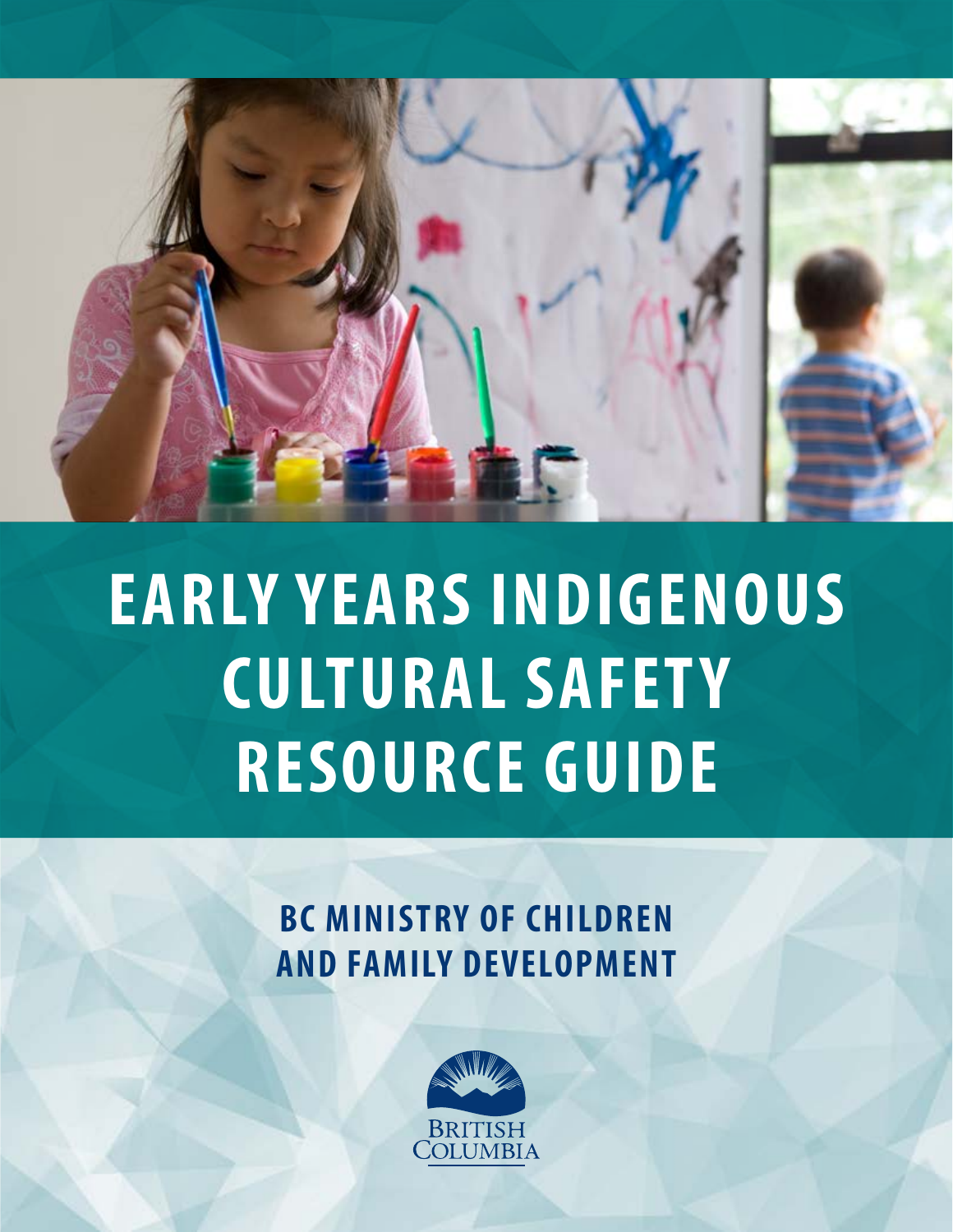### **CONTENTS**

| 2. WHAT IS CULTURAL COMPETENCY  2 |  |
|-----------------------------------|--|
|                                   |  |
| 4. EXPERIENTIAL LEARNING  4       |  |
|                                   |  |
|                                   |  |
|                                   |  |
| APPENDIX A - FACT SHEETS  8       |  |

If you have questions, feedback, or suggestions about this guide, please send us an email

#### **EarlyYearsOffice@gov.bc.ca**

*EARLY YEARS INDIGENOUS CULTURAL SAFETY RESOURCE GUIDE MARCH, 2021*



*COPYRIGHT © 2019 PROVINCE OF BRITISH COLUMBIA. ALL RIGHTS RESERVED.*

THIS MATERIAL IS OWNED BY THE GOVERNMENT OF BRITISH COLUMBIA AND PROTECTED BY COPYRIGHT LAW. *IT MAY NOT BE REPRODUCED OR REDISTRIBUTED WITHOUT THE PRIOR WRITTEN PERMISSION OF THE PROVINCE OF BRITISH COLUMBIA.*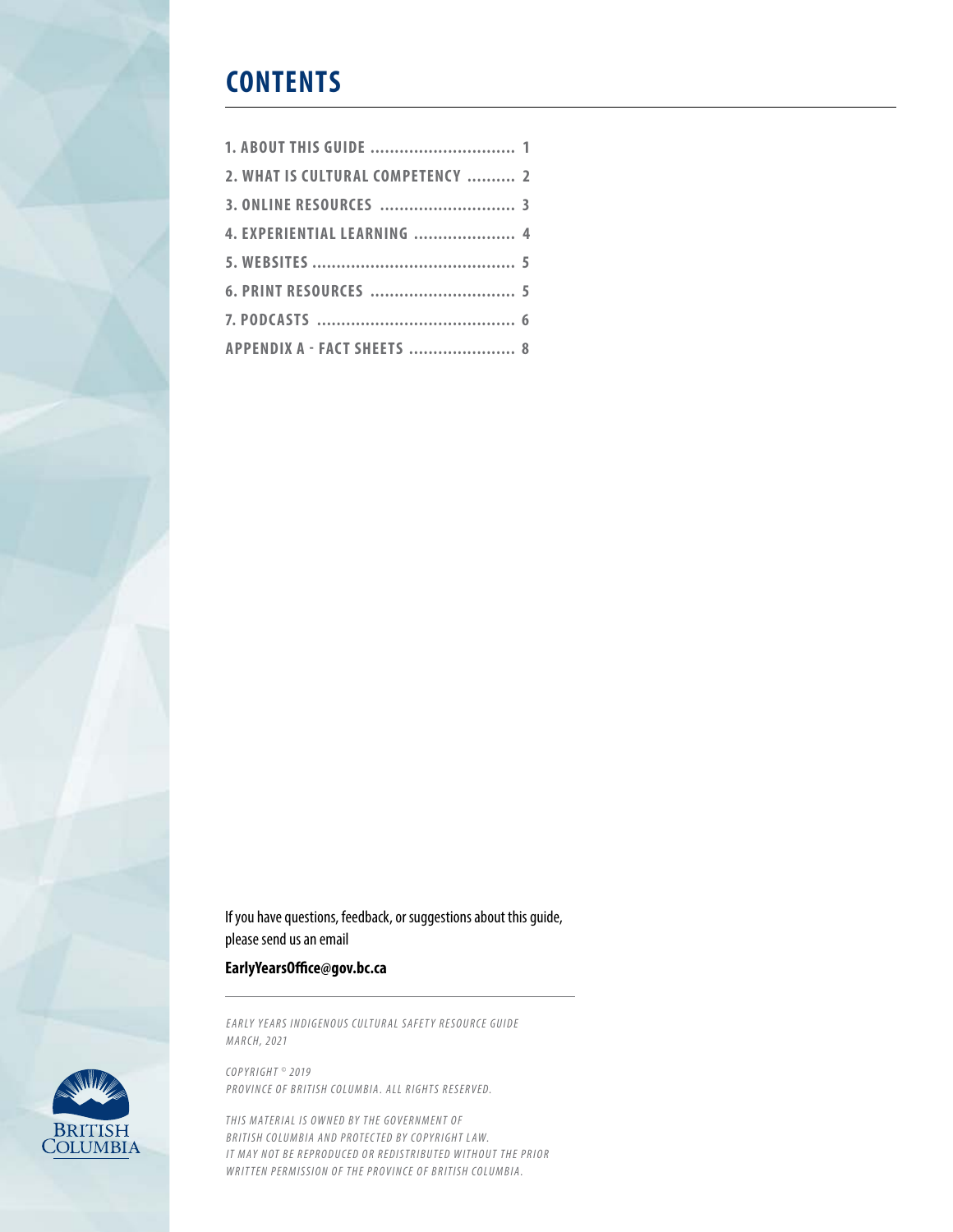# <span id="page-2-0"></span>**1. ABOUT THIS GUIDE**

#### **PURPOSE**

The purpose of this guide is to help Early Childhood Educators who work with Indigenous children, families, and communities find appropriate and meaningful resources that will increase their ability to provide culturally safe and respectful care.

#### **CULTURAL COMPETENCY: WHY YOU NEED TO KNOW ABOUT IT**

Cultural competency involves being aware of and sensitive to your own values and biases, and developing practice skills for interacting in respectful ways with people who are different from you.<sup>1</sup>

Cultural competency does not require you to become an expert in cultures different from yours, it simply requires that you reflect on how your values and biases affect your interactions with others. It is only by understanding a family's culture through communication and relationship building that you can provide cultural safety to children in your care.

#### **HOW TO USE THIS RESOURCE GUIDE**

This guide contains educational resources to develop Cultural Competency for Early Childhood Educators. The inclusion of these resources is not an endorsement; it is up to each individual learner to determine which resource works best for them.

#### **WHO SHOULD USE THIS GUIDE**

Early Childhood Educators who work with Indigenous children, families, and communities.

#### **SPONSORS**

This resource guide is an initiative sponsored by the Province of British Columbia's Ministry of Children and Family Development.

*The Province of British Columbia recognizes that a distinctions-based approach is needed to ensure that the unique rights, interests and circumstances of Indigenous peoples in B.C. are acknowledged, affirmed, and implemented. The Province recognizes First Nations, the Métis Nation, and Inuit as the Indigenous peoples of Canada, consisting of distinct, rights-bearing communities with their own histories, including with the Crown. The work of forming renewed relationships based on the recognition of rights, respect, co-operation, and partnership must reflect the unique interests, priorities and circumstances of each people.*

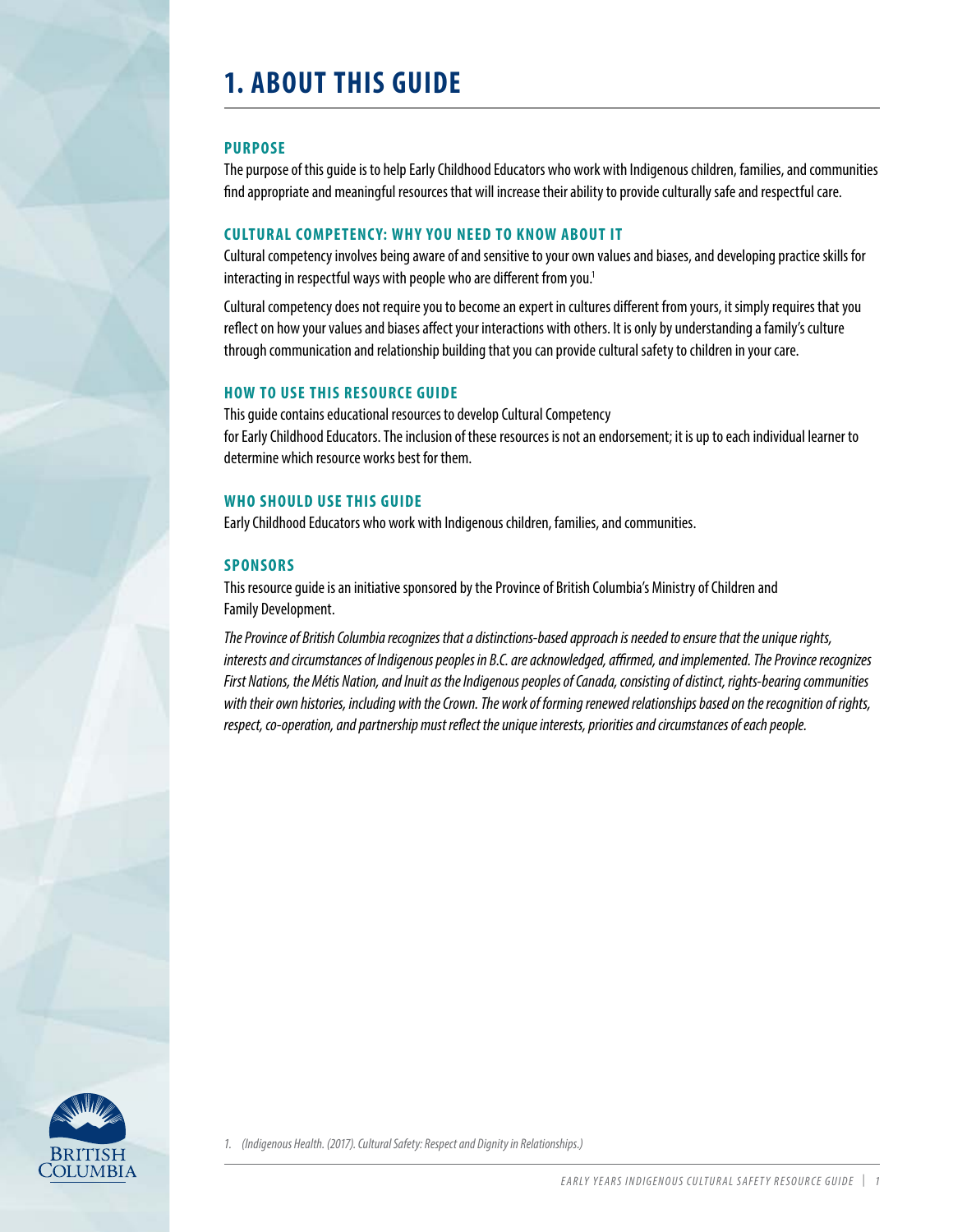#### <span id="page-3-0"></span>**A NOTE ON DEFINITIONS**

The definitions in this guide are basic in nature. To be equitable and culturally safe, Indigenous nations and organizations may define cultural safety in a manner appropriate to the interests and needs of their children and youth.

#### **DEFINITION OF CULTURAL COMPETENCY**

Cultural competency is the ability "to provide care to individuals with diverse values, beliefs and behaviours… [to] meet their social, cultural and linguistic needs"<sup>2</sup>. Whether a child or family feels **culturally safe** is dependent in part on whether the care provider is **culturally competent**.

#### **DEFINITION OF CULTURAL SAFETY**

**Cultural safety** means attending to "culture and cultural differences, including recognition of the importance of respecting differences. It is also important to understand that power differentials, which are a part of providing care, impact cultural safety"3 .

#### **CONTEXT**

Cultural safety is important when two or more cultures interact within the same space, as one culture is often dominant.

This means that the values of the dominant culture are placed above those of the marginalized group. This is true in Canada, where many Indigenous cultures and traditions are often intentionally or unintentionally invalidated. Cultural safety means creating a space where these cultures are respected and treated equally.

#### **RELATIONSHIP BETWEEN CULTURAL SAFETY AND CULTURAL COMPETENCY**

To be culturally competent, it is necessary to be aware of understand the culture and belief of the communities where you work. Cultural competency is a necessary step towards providing a culturally safe experience for children. Developing cultural competency will help you work towards providing cultural safety.



*1. (Betancourt, Green, Carrillo & Ananeh-Firempong, 2003, p. 5)*

*2. (Health Care Assistant Core Competencies, 2014)*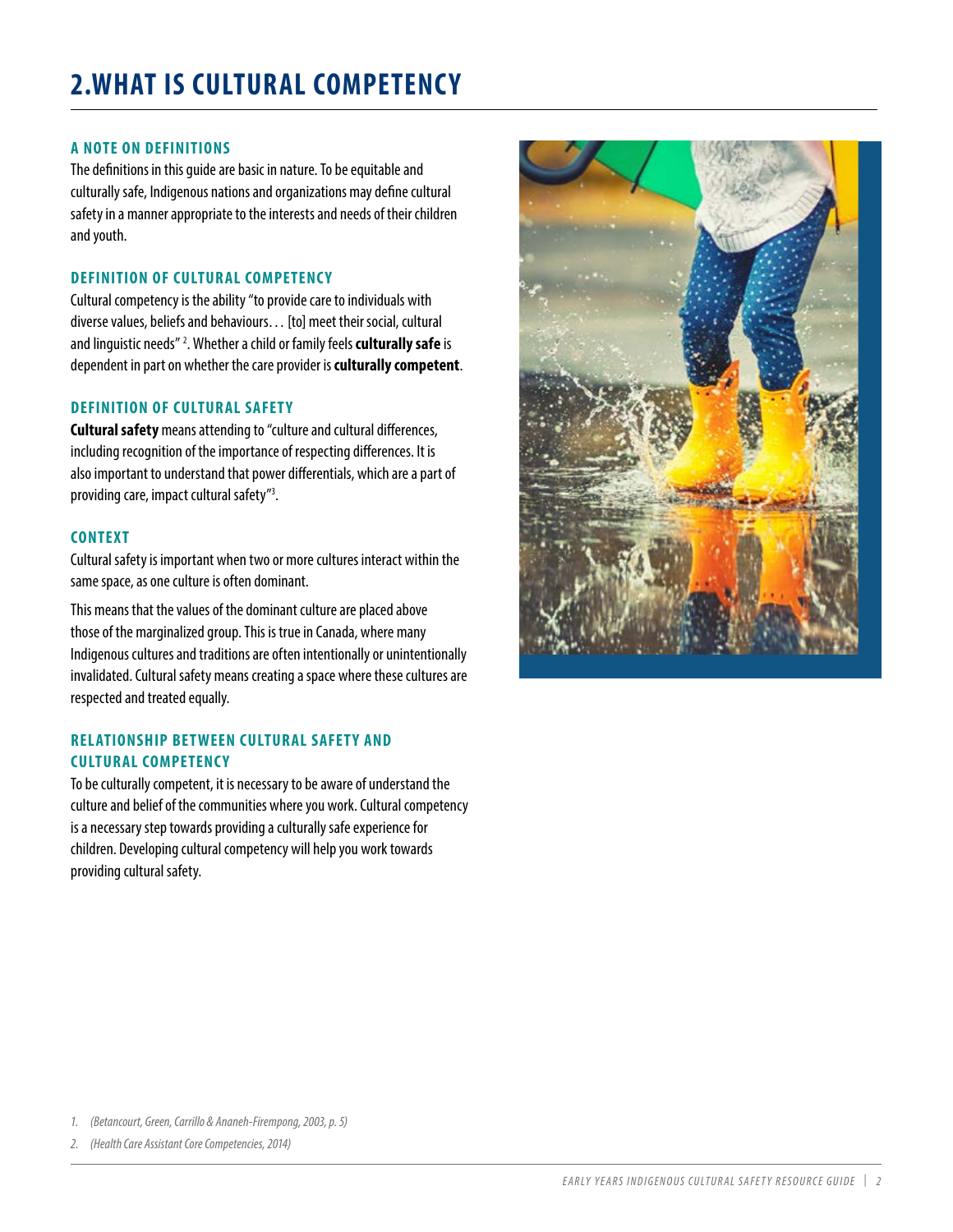# <span id="page-4-0"></span>**3. ONLINE TRAINING**

#### **BC COUNCIL FOR FAMILIES**

#### *Various Courses*

Numerous courses offered such as Inclusive Trauma Informed Practice Through a Lens of Cultural Safety, Custom Training, Nobody's Perfect Parenting Facilitator Training, and Mother's Mental Health Toolkit Virtual Training. Visit website for the full list of courses offfered.

**Cost:** Varies - See website **Time:** Varies - See website *[https://shop.bccf.ca/catalogue/category/training\\_2/](https://shop.bccf.ca/catalogue/category/training_2/)*

#### **BEST START RESOURCE CENTRE**

*"Sense of Belonging": Supporting Healthy Development in Aboriginal Families* This learning bundle provides culturally specific information and approaches that can be applied to support Aboriginal families and children.

**Cost:** \$24 **Time:** Unknown, self-led *http://courses.ecedu.ca/courses/a-sense-of-belonging*

#### **INDIGENOUS AWARENESS CANADA**

*Indigenous Awareness Certification*

Modules include: Intro, Myths and Misconceptions, FAQ, Indigenous People, Residential Schools, Chronology, Current Realities and Making a Better World.

#### **Cost:** \$128

**Time:** 4-8 hours to complete, 6-month access for modules. Final exam after completion of modules

*[https://indigenousawarenesscanada.com/](https://indigenousawarenesscanada.com/product/201-indigenous-awareness-certification/) [product/201-indigenous-awareness-certification/](https://indigenousawarenesscanada.com/product/201-indigenous-awareness-certification/)*

#### **INDIGENOUS CORPORATE TRAINING INC.**

#### *Various Courses*

Take courses such as Indigenous Awareness, Indigenous Relations, Working Effectively With Indigenous Peoples, Indigenous Employment: Recruitment & Retention or Working with the UN Declaration on the Rights of Indigenous Peoples.

**Cost:** Variety of costs depending on the course. Extensions past 30 days require a \$50 fee. Individual or Group pricing available.

#### **Time:** 30 days self-paced

*[https://www.ictinc.ca/self-guided-training-pricing?hsCtaTracking=bd994c2e](https://www.ictinc.ca/self-guided-training-pricing?hsCtaTracking=bd994c2e-af66-498c-b5c9-df5df9f4e78)[af66-498c-b5c9-df5df9f4e781%7Ca454473c-d31d-477c-a53d-7bde706fd2b7](https://www.ictinc.ca/self-guided-training-pricing?hsCtaTracking=bd994c2e-af66-498c-b5c9-df5df9f4e78)*

#### **INDIGENOUS HEALTH AND SOUTHWEST ONTARIO ABORIGINAL HEALTH ACCESS CENTRE**

#### *Indigenous Cultural Safety Collaborative Learning Series*

This learning bundle provides culturally specific information and approaches that can be applied to support Aboriginal families and children.

**Cost:** Free **Time:** Each is approximately one hour

*http://www.icscollaborative.com/home*

#### **INDIGENOUS PERSPECTIVES SOCIETY**

#### *Cultural Perspectives Training*

This course helps individuals deepen their understanding and develop actionable ideas to respond to the Truth and Reconciliation Commission of Canada's Calls to Action. Includes in-class learning, sharing, and collaboration with self-guided resources.

#### **Cost:** \$350 per person

**Time:** 7 hours online and 8 hours self-guided

*http://ipsociety.ca/training/cultural-perspectives-training/*

#### **MONQIUE GRAY SMITH'S**

#### *The Ripple Effect of Resilience*

This course has 6 modules/video lessons, Monique will share her personal journey, offer readings from her various books and together you will build a practice of hope and resilience. E-book included.

**Cost:** \$250

#### **Time:** Unknown, self-led

*[https://ripple-effect-of-resiliency-an-indigenous-perspective.teachery.co/](https://ripple-effect-of-resiliency-an-indigenous-perspective.teachery.co/landing-page) [landing-page](https://ripple-effect-of-resiliency-an-indigenous-perspective.teachery.co/landing-page)*

#### **PROVINCIAL HEALTH SERVICES AUTHORITY**

#### *Indigenous Cultural Safety Training*

This course is designed to increase knowledge, enhance self-awareness, and strengthen the skills of those who work both directly and indirectly with Indigenous people.

**Cost:** \$250 per person

#### **Time:** Self-paced over a 6 week window

*http://www.sanyas.ca/training/british-columbia*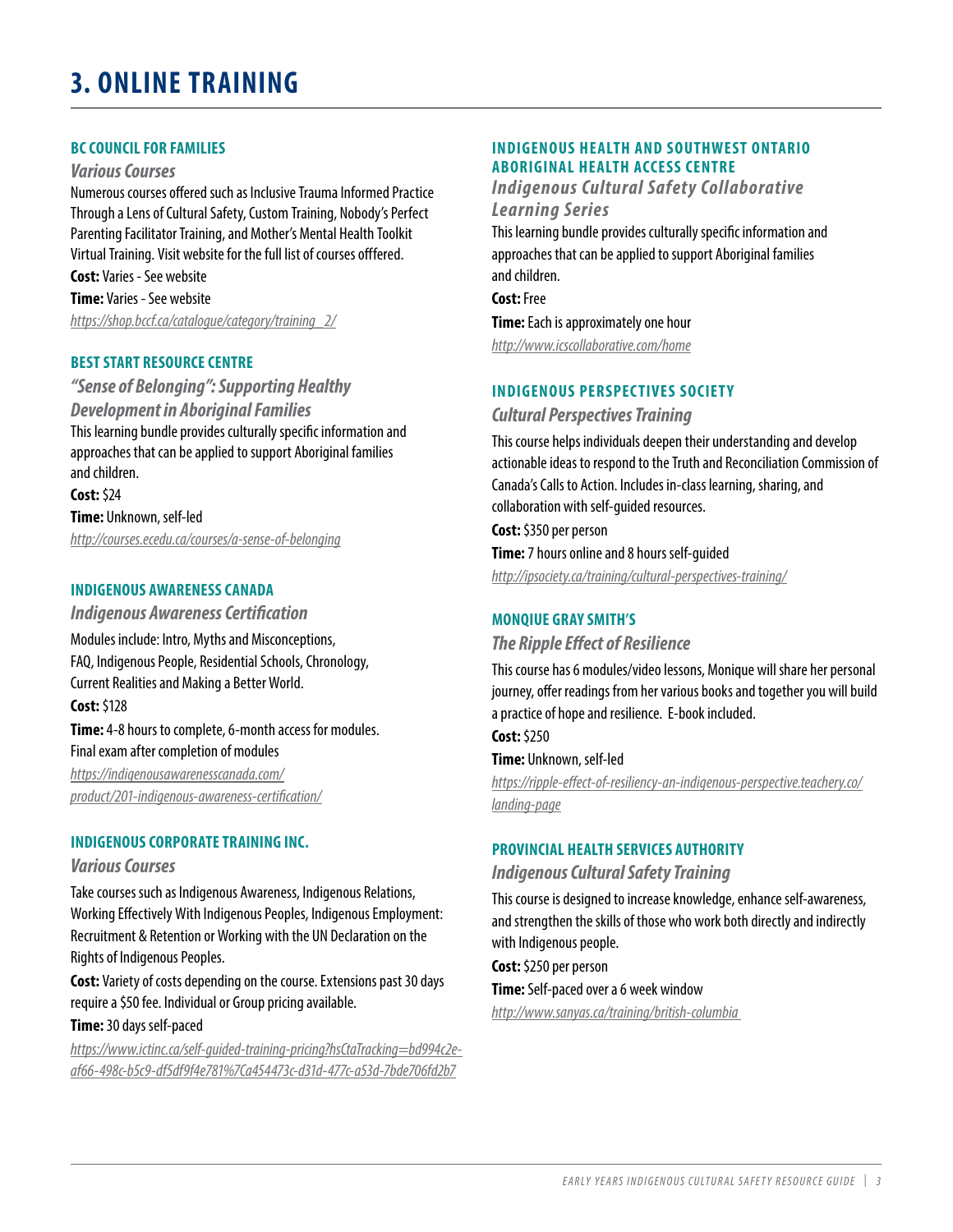# **3. ONLINE TRAINING - CONTINUED**

#### **UNIVERSITY OF ALBERTA**

#### *Indigenous Canada*

This course takes an Indigenous perspective, to explore key issues facing Indigenous peoples today from a historical and critical perspective. It includes a focus on national and local Indigenous-settler relations from a historical and critical perspective.

**Cost:** Free **Time:** Unknown, self-led

*[www.ualberta.ca/admissions-programs/online-courses/indigenous-canada](http://www.ualberta.ca/admissions-programs/online-courses/indigenous-canada)*

#### **UNIVERSITY OF BRITISH COLUMBIA**

*Reconciliation through Indigenous Education*

This course looks to show how Indigenous ways of knowing, content, perspectives, and pedagogies can be made part of classrooms and schools. **Cost:** Free

**Time:** Unknown, self-led

*https://www.edx.org/course/reconciliation-through-indigenous-education-0*

#### **UNIVERSITY OF VICTORIA**

*Cultural Safety Modules*

Three interactive modules designed to reflect on Indigenous peoples' experiences of colonization and racism through the concept of cultural safety as it relates to health and health care.

**Cost:** Free **Time:** Unknown, self-led

*http://web2.uvcs.uvic.ca/courses/csafety/mod1/index.htm*

#### **THE CANADIAN BAR ASSOCIATION**

#### *The Path: Your Journey Through Indigenous Canada*

This course contains 5 modules on topics that include the cultural and historical differences between First Nations, Inuit, and Métis, the evolution of the relationship between Canada and Indigenous people from pre-contact to yesterday's headlines, stories of social and economic success, reconciliation and resilience and understanding intercultural communication in the workplace

**Cost:** 1 seat for \$168.37 (\$149  $+$  13% tax), group prices are also available **Time:** self-paced, full-day in-person, or 6-hour virtual *<https://www.cba.org/ThePath>*

# **4. EXPERIENTIAL LEARNING**

These learning resources are intended to be accessed by a community, group, or organization.

#### **FOUR WINDS WELLNESS CENTRE**

*Jann Derrick PhD R.M.F.T.* Facilitating a variety of workshops and trainings focused on Indigenous historical trauma, residential trauma, and its intergenerational effects in communities. **Location:** Kamloops

*http://www.4windswellness.ca*

#### **LITTLE DRUM CONSULTING**

*Monique Gray Smith*

Facilitating participatory sessions and lectures based in cultural competency and safety, and a belief in the strength and resiliency of Indigenous people.

**Location:** Victoria *http://www.littledrum.com/*

### **BUILDING BRIDGES THROUGH UNDERSTANDING THE VILLAGE**

*Kathi Camilleri*

This experiential workshop helps participants understand traditional Aboriginal ways and values. Participants explore their own personal role in supporting the revival of those values that worked so beautifully for thousands of years. Participants will explore the effects of Residential Schools and Canada's Policy of Assimilation. This workshop is geared to solutions rather than recrimination and is a great forum in which to ask questions.

**Location:** Various locations in BC *http://villageworkshopseries.com/*

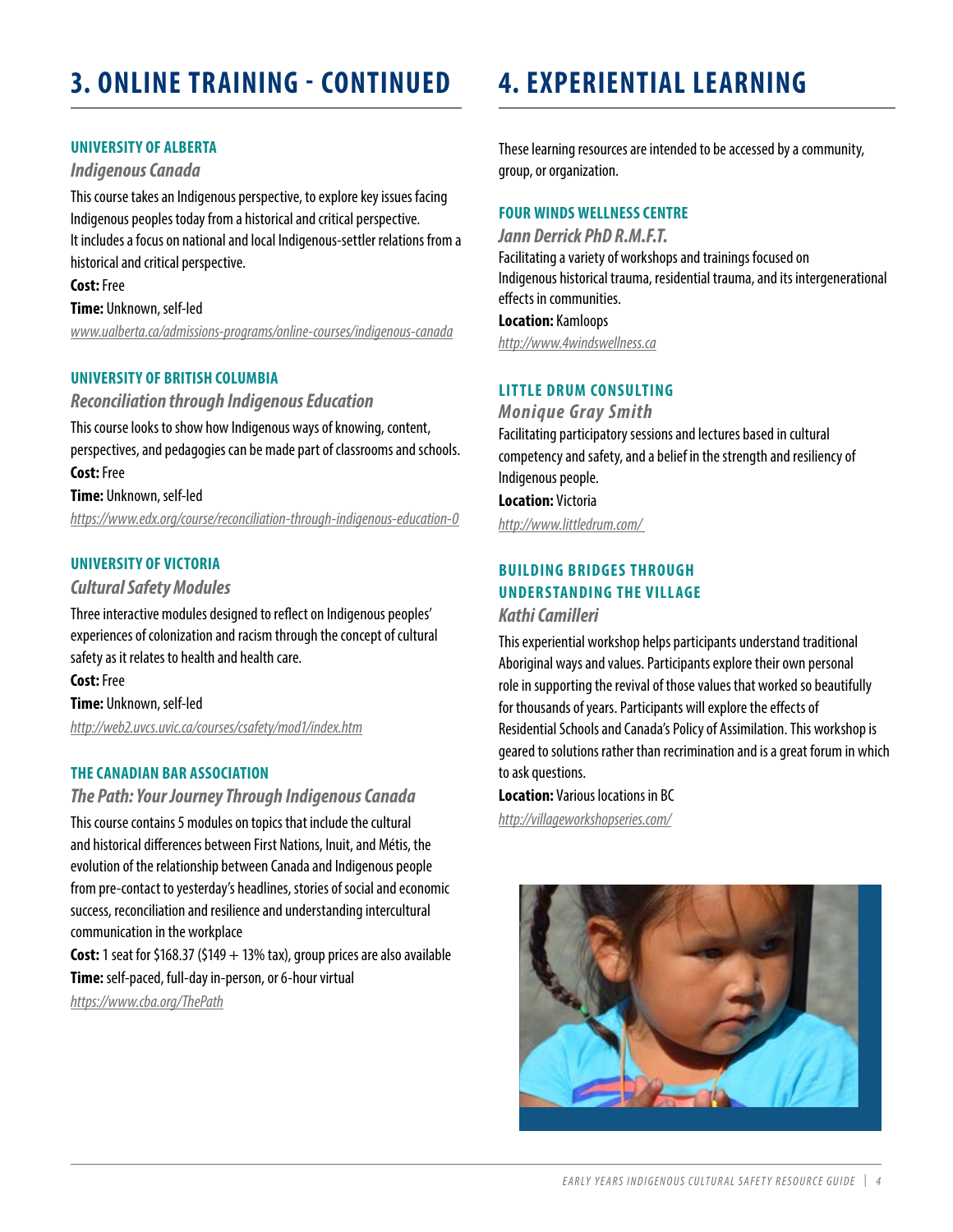# <span id="page-6-0"></span>**5. RESOURCES**

#### **ABORIGINAL HEAD START ASSOCIATION OF BC**

An organization dedicated to the development of Indigenous children and their families, working in collaboration with other organizations and government to ensure consistent quality standards of cultural safety. *www.ahsabc.com/copy-of-resources*

#### **BC ABORIGINAL CHILD CARE SOCIETY**

Revised Handbook of Best Practices in Aboriginal Early Childhood Programs, 2008 *www.acc-society.bc.ca/resource/ handbook-of-best-practices-in-aboriginal-early-childhood-programs-2008/*

#### **BC NORTHERN HEALTH AUTHORITY CULTURALLY RESPECTFUL TERMS**

*https://www.indigenoushealthnh.ca/sites/default/files/2019-06/terminology.pdf*

#### **EARLY CHILDHOOD DEVELOPMENT INTERCULTURAL PARTNERSHIPS**

Cultural Safety in Practice with Children, Families and Communities. An ongoing program of community-university research contributing to knowledge and practice addressing conditions affecting the health, development and success of children in Canada and around the world.

#### **Website**

*www.ecdip.org/*

#### **Five principles of cultural safety**

*www.ecdip.org/culturalsafety/*

#### **Corresponding poster**

*www.ecdip.org/docs/pdf/Cultural%20Safety%20Poster.pdf*

#### **FIRST NATION HEALTH AUTHORITY**

A province-wide health authority, responsible for administering health programs and service for First Nations people living in BC. This site offers a series of webinars on culture and cultural safety. *https://www.fnha.ca/wellness/cultural-humility*

**FNHA CEO Joe Gallagher on Cultural Humility** *<https://www.youtube.com/watch?v=H4iltVqkSKY>*

#### **MANY VOICES, ONE MIND**

Videos for Child Milestones ages 0-2,3-4, 5-6 (The Teepee, Story Telling, Talking Stick) *<https://www.manyvoicesonemind.ca/child-milestones>*

#### **THE MĖTIS NATION BRITISH COLUMBIA**

The Métis Nation British Columbia (MNBC) represents nearly 90,000 self-identified Métis people in British Columbia, of that, nearly 18,000 are provincially registered Métis Citizens with MNBC. The Métis National Council and the Provincial Government of British Columbia, as well as the Federal Government of Canada, recognizes the MNBC as the official governing organization for Métis in BC. *<https://www.mnbc.ca/families/>*

#### **UNIVERSITY OF NORTHERN BRITISH COLUMBIA NATIONAL COLLABORATION CENTRE FOR ABORIGINAL HEALTH**

Using a holistic, co-ordinated and strengths-based approach to health, the NCCAH fosters links between evidence, knowledge, practice and policy while advancing self-determination and Indigenous knowledge in support of optimal health and well-being.

#### **Webinar: Cultural Safety for Indigenous Peoples**

*[https://www.nccih.ca/495/Webinar\\_\\_Cultural\\_safety\\_for\\_Indigenous\\_](https://www.nccih.ca/495/Webinar__Cultural_safety_for_Indigenous_peoples__A_determinant_of_health.nccah?id=162) [peoples\\_\\_A\\_determinant\\_of\\_health.nccah?id=162](https://www.nccih.ca/495/Webinar__Cultural_safety_for_Indigenous_peoples__A_determinant_of_health.nccah?id=162)*

#### **Indigenous Cultural Competency Training Options**

*www.ccnsa-nccah.ca/docs/other/CCSDH-Cultural-Competency-Training-EN.pdf*

#### **WABANO CENTRE FOR ABORIGINAL HEALTH**

*Creating Cultural Safety (Ottawa)* Collected information on how Cultural Safety is achieved and the lived experiences of culturally unsafe practice. *https://wabano.com/wp-content/uploads/2020/08/Creating-Cultural-Safety.pdf*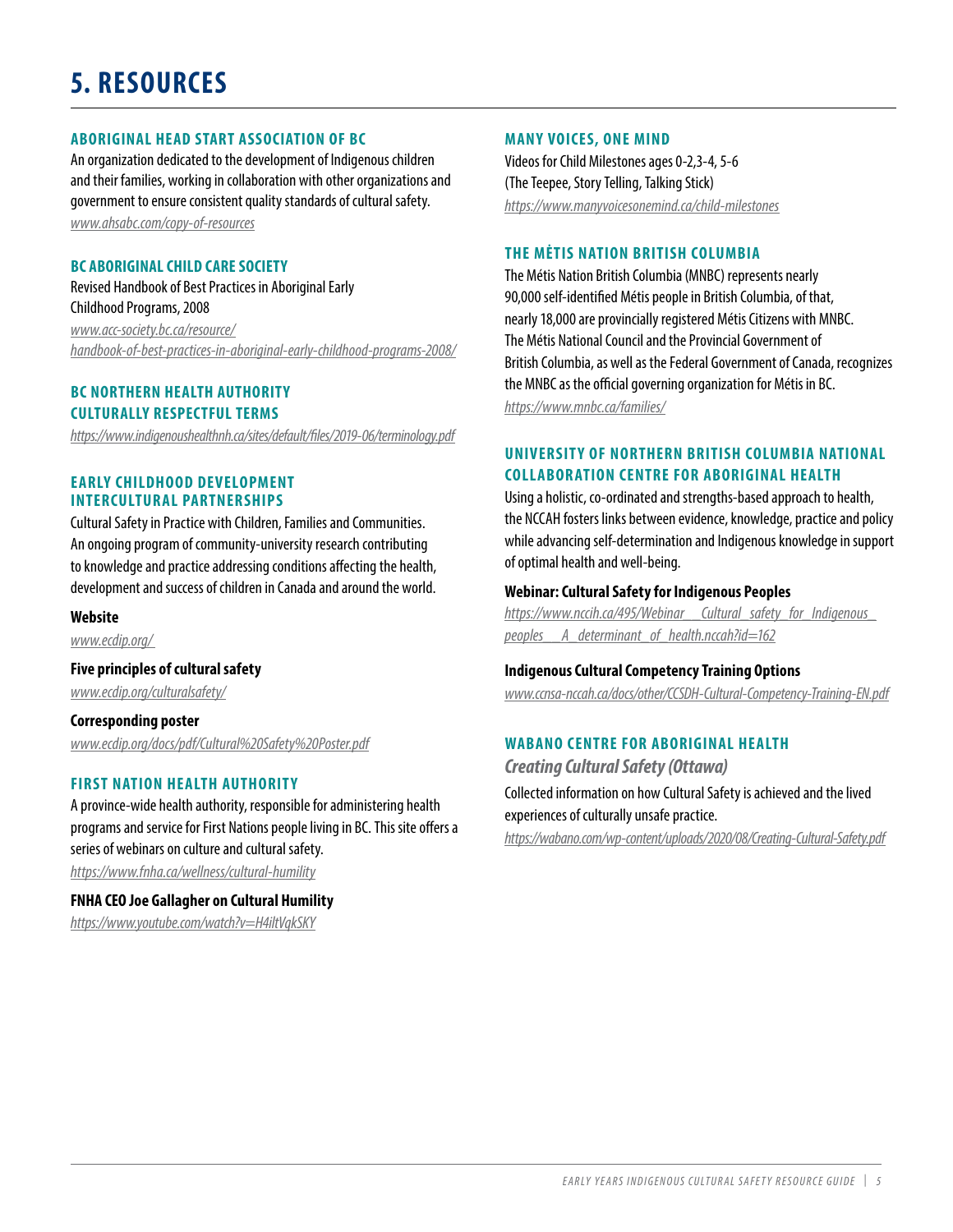#### <span id="page-7-0"></span>**EARLY YEARS INDIGENOUS CULTURAL COMPETENCY PODCASTS**

The Indigenous Cultural Competency Early Years Podcast series is intended to support individuals, child care centres and agencies that support Indigenous children and families and/or want to ensure they are respectfully weaving Indigenous ways of learning, knowing, being and doing into their programming. All of the podcasts described can be found at the link below.

*https://soundcloud.com/bcgov/sets/early-years-podcast/s-dhqHz*

#### *Podcast Descriptions*

#### **[EP 1: THE JOURNEY BEGINS WITH MONIQUE GRAY SMITH](https://soundcloud.com/bcgov/ep-1-early-years-podcast-the/s-fhy9E?in=bcgov/sets/early-years-podcast/s-dhqHz)  [\(29 MIN\)](https://soundcloud.com/bcgov/ep-1-early-years-podcast-the/s-fhy9E?in=bcgov/sets/early-years-podcast/s-dhqHz)**

Welcome! This episode is all about ensuring you feel welcome and ready for the journey that this series will take you on as you continue to expand your learning of Cultural Competency. As the host, I will introduce myself and then we begin to briefly explore the contents and guests of future episodes. An integral aspect to Indigenous worldview is that relationships are at the centre of that worldview; thus, you will find these podcasts include learning about who the person is you will be listening to, not just their career and career contributions. Also included in this episode, is an introduction to various terminology that will assist you in your continued journey. As with each episode, you are encouraged to give yourself the gift of time. Not only to listen, but to also take time to reflect and consider how what you have heard will influence you and your contributions to children and families.

#### **[EP 2: HISTORICAL PERSPECTIVE WITH MONIQUE GRAY SMITH](https://soundcloud.com/bcgov/ep-2-early-years-podcast/s-QmbL6?in=bcgov/sets/early-years-podcast/s-dhqHz)  [\(40 MIN\)](https://soundcloud.com/bcgov/ep-2-early-years-podcast/s-QmbL6?in=bcgov/sets/early-years-podcast/s-dhqHz)**

We will embark on an active and respectful exploration of Canada's collective history, our present and our future. For some of you, this may be a time of significant change in your understanding of Canada's history and may be the first time you've thought about how this history impacts the children and families you are working with. In 2009, the Truth and Reconciliation Commission of Canada (TRC) was launched and listened to almost 7000 stories across Canada. This episode only briefly touches on history and the TRC, and for some of you this may be the first time you are exploring what reconciliation means and, more specifically, what it means to you and what your role in it is.

#### **[EP 3: TRAUMA INFORMED PRACTICE WITH MONIQUE GRAY SMITH](https://soundcloud.com/bcgov/ep-3-early-years-podcast/s-fmwXP?in=bcgov/sets/early-years-podcast/s-dhqHz)  [\(25 MIN\)](https://soundcloud.com/bcgov/ep-3-early-years-podcast/s-fmwXP?in=bcgov/sets/early-years-podcast/s-dhqHz)**

We will explore the various impacts trauma can have on children and their learning. Included is a description of how the body responds to trauma and how that may look in an early year's program. As well, tips are shared as ways to support children and families who may be or have experienced trauma.

#### **[EP 4: IN CONVERSATION WITH WEDLIDI SPECK \(PART 1\)](https://soundcloud.com/bcgov/ep-4-early-years-podcast/s-AwaEK?in=bcgov/sets/early-years-podcast/s-dhqHz)  [\(33 MIN\)](https://soundcloud.com/bcgov/ep-4-early-years-podcast/s-AwaEK?in=bcgov/sets/early-years-podcast/s-dhqHz)**

Wedlidi is a member of the 'Namgis First Nation of Alert Bay and is a hereditary Head chief of the G'ixsam Clan of the Kwakiutl proper. He often describes himself as a bi-cultural First Nations man caught in the web of contemporary times who is committed to helping Indigenous and non-Indigenous people strengthen communities. Through our conversation, Wedlidi shares the various strategies for strengthening communities, working with Indigenous children and families and introduces us to cultural agility.

#### **[EP 5: IN CONVERSATION WITH DIANA ELLIOT](https://soundcloud.com/bcgov/ep-5-early-years-podcast/s-aK5jr?in=bcgov/sets/early-years-podcast/s-dhqHz)  [\(47 MIN\)](https://soundcloud.com/bcgov/ep-5-early-years-podcast/s-aK5jr?in=bcgov/sets/early-years-podcast/s-dhqHz)**

Diana is Coast Salish and member of Cowichan Tribes in Duncan, BC with equal roots from the Nuu-Chah-Nulth Tribal Territory and the Hupacasath First Nation in Port Alberni, BC. She is a proud grandma, mom and daughter. Diana has contributed to early years programs in BC for almost 30 years: 14 years as a front-line worker and program manager, and the last 15 years as the Provincial Advisor for Aboriginal Infant Development Programs (AIDP). Through our conversation, Diana shares the concept of 'Be a Good Neighbour' and other strategies for engaging with and creating working relationships with Indigenous families and communities.

#### **[EP 6: IN CONVERSATION WITH DR. ONOWA MCIVOR](https://soundcloud.com/bcgov/ep-6-early-years-podcast/s-NZ48b?in=bcgov/sets/early-years-podcast/s-dhqHz)  [\(35 MIN\)](https://soundcloud.com/bcgov/ep-6-early-years-podcast/s-NZ48b?in=bcgov/sets/early-years-podcast/s-dhqHz)**

Onowa is maskiko-nehiyaw (Swampy Cree) and Scottish-Canadian. Her Nehiyaw family is from Norway House and Cross Lake in northern Manitoba. As an Associate Professor in the Department of Indigenous Education at the University of Victoria, Onowa's work has focused on Indigenous language learning and revitalization. In this conversation, Onowa speaks to how her own personal journey to learn Nihiyaw (Cree) led her to her passion of language learning. She shares the importance of ensuring the part of children's spirits that are connected to culture and language are always taken care of. Onowa provides strategies for weaving Indigenous language into early years programs.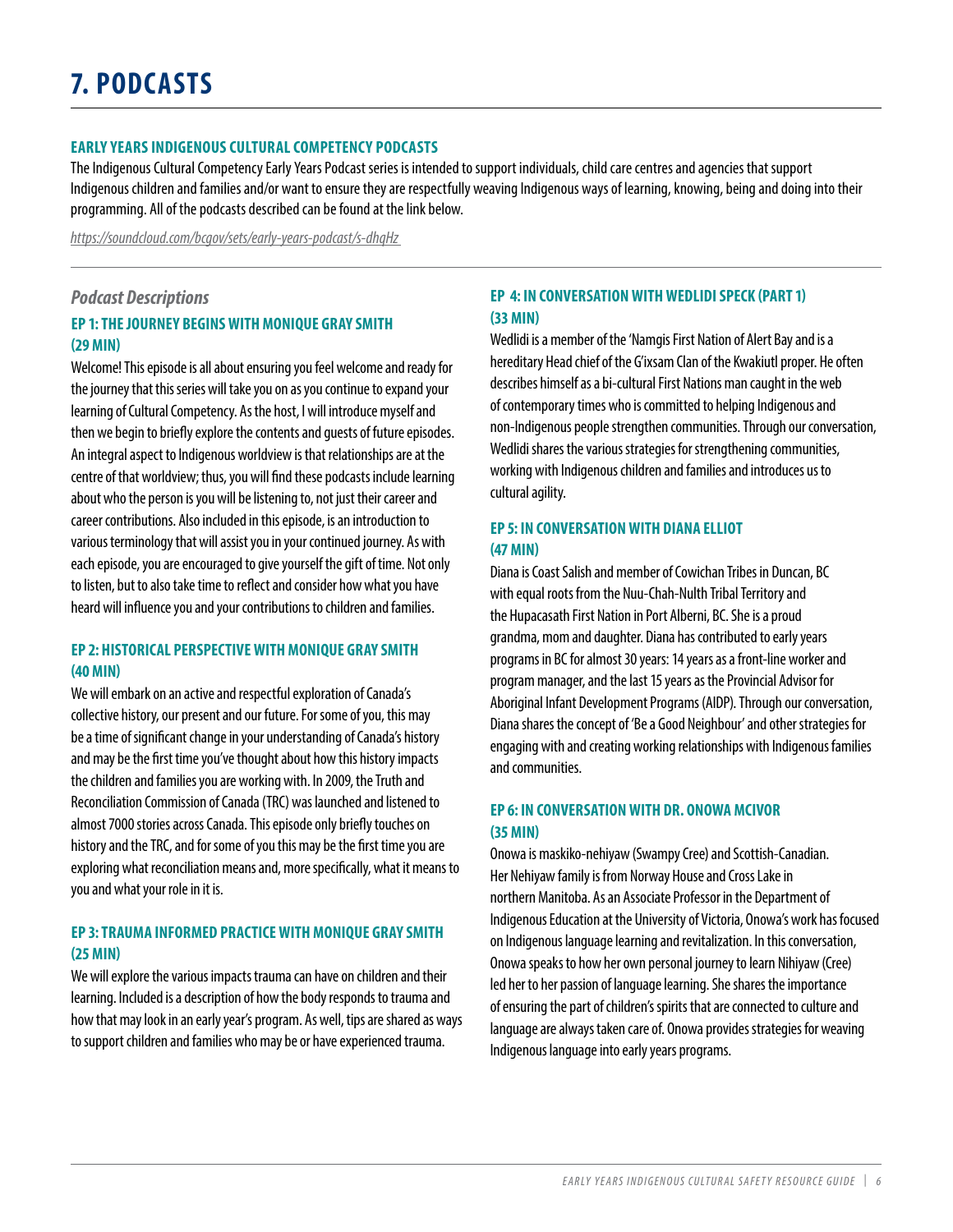#### *Podcast Descriptions (continued)*

#### **[EP 7: IN CONVERSATION WITH BONNIE LABOUNTY](https://soundcloud.com/bcgov/ep-7-early-years-podcast/s-qCkPj?in=bcgov/sets/early-years-podcast/s-dhqHz)  [\(38 MIN\)](https://soundcloud.com/bcgov/ep-7-early-years-podcast/s-qCkPj?in=bcgov/sets/early-years-podcast/s-dhqHz)**

Bonnie LaBounty is from Lower Nicola Indian Band, which is just outside of Merritt, BC. And is the Healthy Children's Specialist with the First Nations Health Authority. She is a mom of two young women and has been involved with Aboriginal Head Start On-Reserve since 1999. In our conversation, Bonnie will introduce us to Head Start and how the 6 components of Head Start relate to Cultural Competency. She shares stories with us about children participating in Head Start and the ripple effect with families and communities. As well, Bonnie shares strategies for weaving culture and language into early years programs.

#### **[EP 8: IN CONVERSATION WITH JOAN GIGNAC](https://soundcloud.com/bcgov/ep-8-early-years-podcast/s-gm7de?in=bcgov/sets/early-years-podcast/s-dhqHz)  [\(39 MIN\)](https://soundcloud.com/bcgov/ep-8-early-years-podcast/s-gm7de?in=bcgov/sets/early-years-podcast/s-dhqHz)**

Joan Gignac hails on her mother's side from the Sagamok Anishnawbek, Ojibway Nation in Northern Ontario and is French from her father's side. Joan is an Early Childhood Educator and has been living in BC since 1990 and previously was the Child Care Manager for Nutsumaat Lelum: the Stz'uminus First Nation Child Care Centre. For the last ten years, she has been the Executive Director of the Aboriginal Head Start Association of British Columbia. Joan is a fireball and trailblazer and, in our conversation, she shares the importance of children and families feeling 'at home' in early years centres. As well, she provides insights to strategic leadership, the importance of supporting and learning from each other and how all of this strengthens programs for our youngest citizens and their families.

#### **[EP 9: IN CONVERSATION WITH WEDLIDI SPECK \(PART 2\)](https://soundcloud.com/bcgov/ep-9-early-years-podcast/s-6QXt0?in=bcgov/sets/early-years-podcast/s-dhqHz)  [\(19 MIN\)](https://soundcloud.com/bcgov/ep-9-early-years-podcast/s-6QXt0?in=bcgov/sets/early-years-podcast/s-dhqHz)**

This is the second part of the conversation with Wedlidi and focuses on the importance of storytelling. Wedlidi shares stories about the Big House, Half Boy and others. Pour yourself a cup of tea, get cozy and give yourself the gift of 20 minutes to be transported into stories and be reminded of how stories can both teach and transform us.

#### **EP 10: IN CONVERSATION WITH NADINE GAGNÉ-L'HIRONDELLE (PART 1) (37 MIN)**

Nadine Gagné-L'Hirondelle is the Provincial Métis Early Years Program Coordinator for the Métis Nation of British Columbia. She is the first person to hold this position and as of April 2019, this is the only role like this in Canada. Nadine has vast experience working in early years and in this episode she provides a brief journey into Métis history and it's relevance in contemporary times. Nadine shares important cultural teachings that are specific to Métis children and families and why this new role and and the work being undertaken is vital and important. Nadine is also a well known entertainer and vibrant personality, all of which weaves it's way into this dynamic interview.

#### **EP 11: IN CONVERSATION WITH KELLY L'HIRONDELLE (40 MIN)**

Kelly L'Hirondelle is of Métis-Cree decent born in Edmonton Alberta, raised in the Comox Valley on Vancouver Island. Kelly has been a dedicated grassroots community advocate for over twenty years and in 2013 he became the Executive Director of Métis Community Services in Kelowna, BC. He is well known for being a leader, a visionary and someone who makes things happen. In this episode, he speaks primarily about the Aboriginal Dad's group he helped found and the importance of this group on not only the Dads who participate, but also the children. Numerous Dad or Fathering programs across the province have been inspired by the work Kelly and his team are doing.

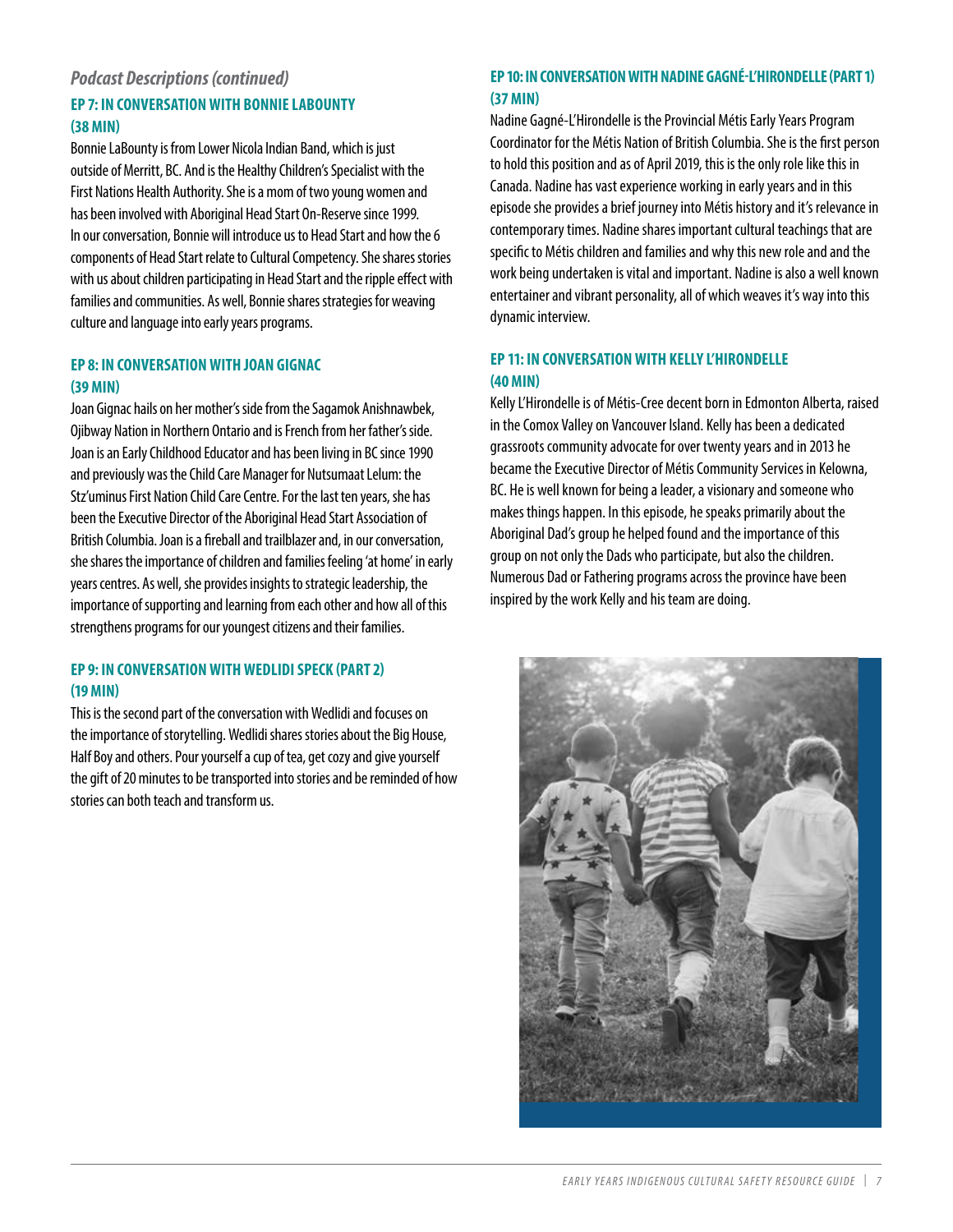# <span id="page-9-0"></span>**APPENDIX A**

# **FACT SHEETS**

The following are one page sheets for sharing. They are standalone resources.

These resources were created by the Ministry of Children and Family Development for shared education and learning. You may copy and distribute unaltered versions of these pages as needed.

*In the digital version of this document you can hover and click through on text for sources and more information.*

**Content Warning:** the content in the following resources addresses topics that include information on residential school, substance misuse, suicide and intergenerational trauma, and may trigger unpleasant feelings or thoughts of past abuse.

Individuals who may need emotional support and resources can contact the Crisis Line Association of BC Mental Health Support Line at 310-6789 (no area code needed). Indigenous peoples who may require emotional support can also contact the 24-Hour KUU-US Crisis Line at 1-800-588-8717.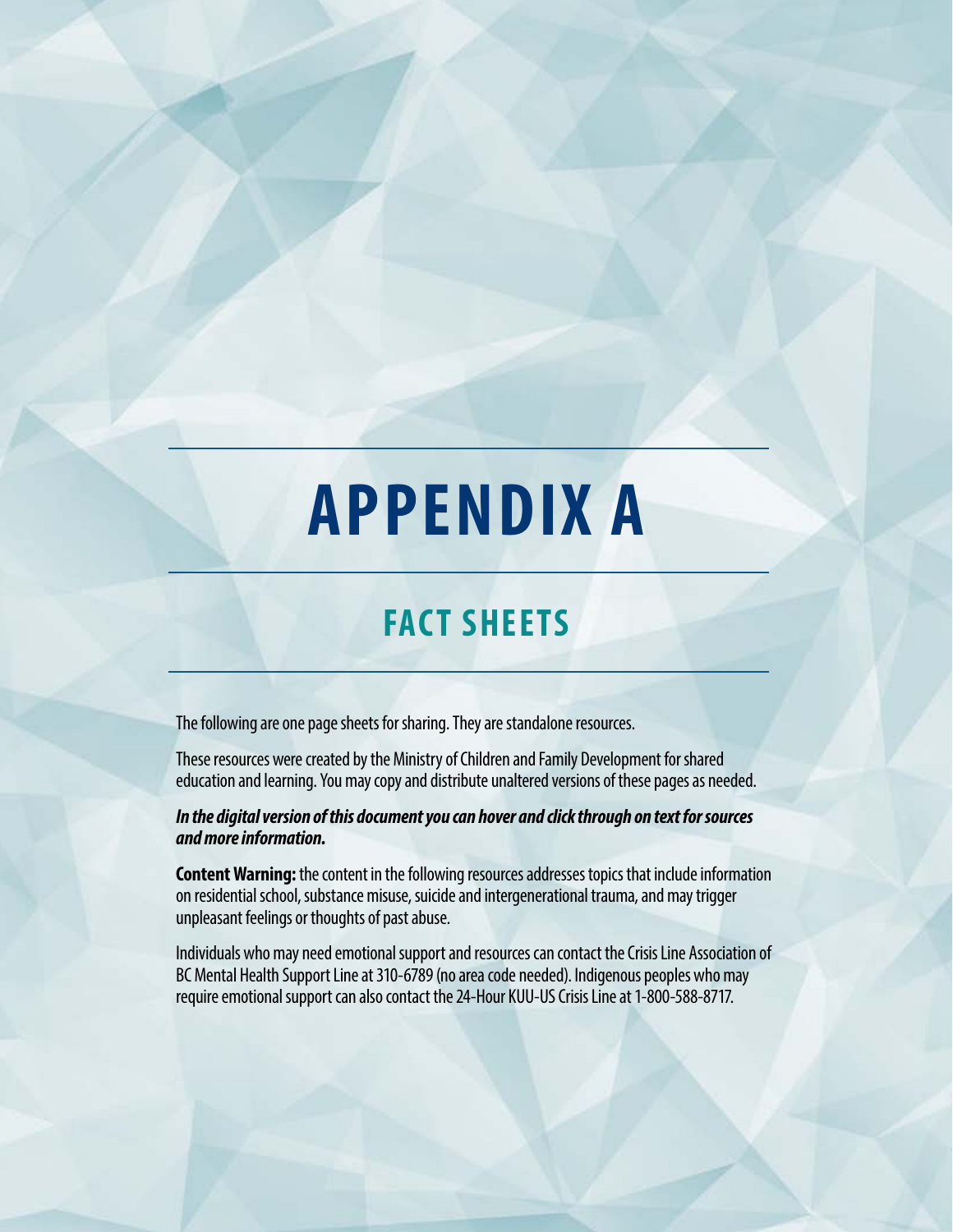# **KEY TERMS**

#### **[WHAT DOES INDIGENOUS MEAN?](https://www.ictinc.ca/blog/indigenous-or-aboriginal-which-is-correct)**

Indigenous refers to a person who is native to an area. It is the term currently utilized by the United Nations, as well as the Canadian and British Colombian governments. There is no common definition, rather the basis is on self-identification with pre-colonial societies, traditional territory, and cultural systems.

*Important note: most Indigenous peoples and Nations prefer to self identify. If you aren't sure, it's respectful to ask.*

#### **EXPLORE LEGAL TERMINOLOGY**

Aboriginal peoples, as defined in the 1982 Constitution, refer to First Nations, Inuit and Métis people. Aboriginal is a legal concept.



A **[Band](https://www.thecanadianencyclopedia.ca/en/article/band)** is a legal term used to refer to groups of Indigenous peoples. Most prefer to use the terms Nation, First Nation, or Community.

A person who is **[Status](https://indigenousfoundations.arts.ubc.ca/indian_status/)** meets the definition of an Indian under the Indian Act and has certain rights and restrictions.

A **[reserve](https://indigenousfoundations.arts.ubc.ca/reserves/)** is a tract of land set aside by the Indian Act for the use of a specific Band.

A person who is **Non-Status** does not meet the definition of an Indian or chooses not to register, yet still identifies as First Nations.

*Indian is a legal term, and in most other contexts is considered offensive.*

#### **CLICK TO LEARN MORE**

[BC Assembly of First Nations](http://bcafn.ca/) [First Nations Health Authority](http://www.fnha.ca/) [BC Aboriginal Child Care Society](https://www.acc-society.bc.ca/) [Métis Nation British Columbia](http://www.mnbc.ca/ )

[Métis Nation Canada](http://www.metisnation.ca)

[Inuit Tapiriit Kanatami](https://www.itk.ca/)

#### **[FIRST NATIONS](https://bcafn.ca)**

There is no legal definition of First Nations, but it can refer to both a collective (i.e. Snuneymuxw First Nation) or an individual.



[As of 2016 there are 172,520 people who identify as First Nations in](https://www150.statcan.gc.ca/n1/daily-quotidien/171025/dq171025a-eng.htm)  [BC, which makes up 63.8% of all Indigenous people in BC.](https://www150.statcan.gc.ca/n1/daily-quotidien/171025/dq171025a-eng.htm)



[There are 203 First Nations that live in BC that speak 34](https://www150.statcan.gc.ca/n1/daily-quotidien/171025/dq171025a-eng.htm)  [unique languages.](https://www150.statcan.gc.ca/n1/daily-quotidien/171025/dq171025a-eng.htm)

#### **[MÉTIS](http://www.metisnation.ca/index.php/who-are-the-metis/citizenship)**

Members of the Métis nation trace their origins to the fur trade in the Red River Valley. Métis people self identify as being distinct from other Indigenous people, and share a common culture, language, and a shared history and homeland.

As of 2016, there are 89,405 people who identify as Métis in BC, making up 33% of all Indigenous people in BC. There are nearly 18,000 Métis citizens registered with Métis Nation BC, the Métis provincial governing body.

Métis have their own unique culture, language (Michif), traditions, way of life, government, and nationhood. The blending of traditions from their Indigenous mothers and European fathers has created a rich and unique Métis culture.

[Métis Nation BC represents the Métis people in BC. MNBC is](https://www.mnbc.ca)  [mandated to develop and enhance opportunities for Métis people](https://www.mnbc.ca)  [and c ommunities through culturally relevant social and economic](https://www.mnbc.ca)  [programs and services.](https://www.mnbc.ca)

#### **[INUIT](https://www.itk.ca)**

Inuit refers to Indigenous peoples of Northern Canada, the word means "people" in Inuktitut. Inuit people have a distinct language and culture.



[There are around 1,615 Inuit living in BC, making up 0.6% of all](https://www2.gov.bc.ca/gov/content/data/statistics/infoline/infoline-2017/17-138-2016-census-indigenous-people-canada)  [Indigenous people in BC.](https://www2.gov.bc.ca/gov/content/data/statistics/infoline/infoline-2017/17-138-2016-census-indigenous-people-canada)

[Inuit Tapiriit Kanatami is the national representative organization for](https://www.itk.ca)  [Inuit in Canada.](https://www.itk.ca)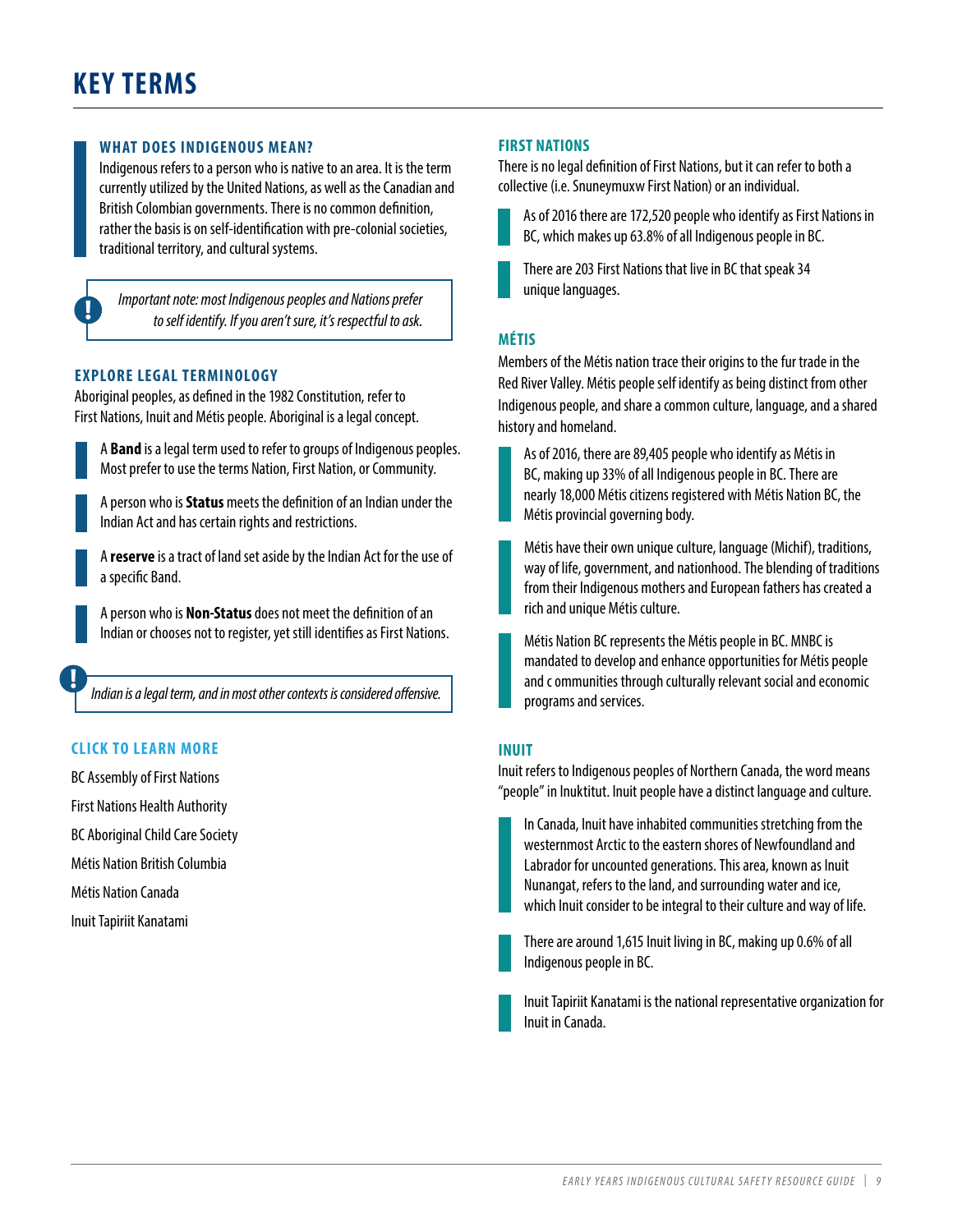# **INDIAN ACT**

#### **BACKGROUND**

**Coming into force in 1876,** the *Indian Act (the Act)* is the principal statute through which the federal government administers Indian status, local First Nations governments, and the management of reserve land and communal monies.

The *Act* does not apply to **Métis, Inuit, and non-status First Nations peoples**. However, since the Daniels decision in 2016, Métis and non-status First Nations are considered 'Indians' under s.91 (24) of the Constitution, which places them under federal jurisdiction.

The *Act* was **amended significantly in 1951, which removed many political, cultural and religious restrictions**; yet introduced new restrictions on status that discriminated against First Nations women. The Act was amended again in 1985 following the passage of Bill C-31, which called for the reinstatement of status to those who had been discriminated against and giving bands control of their membership lists.

Despite amendments, **the** *Act* **continues to be heavily criticized**, and its historical impacts are felt to this day. The Act is administered by Indigenous Services Canada (ISC).

#### **PRESENT DAY**

#### **Jurisdiction**

Provincial laws that do not contradict the Indian Act apply to Indians in that province. *Example: The Child and Family Community Service Act*

#### **Finances**

Personal property and income is tax exempt only when an Indian is living on reserve and income is generated on reserve.

#### **Healthcare**

Essentials are provided by Non-Insured Health Benefits In BC, this is administered by the First Nations Health Authority.

#### Land and Housing

Reserve lands are held in trust by the Crown. Individuals cannot own reserve land unless they are granted a certificate. Housing on reserve is typically owned collectively

#### **Education**

Schools can be established and run under the Indian Act. Educational funding is provided by Canada and administered by the Band.

While the *Act* outlines rights to housing, funding for education and access to healthcare, **not all Indians will receive these benefits**. There are limitations and exclusions to the medical coverage provided. Some reserves are limited in size and cannot offer housing to band members. The education funds offered are limited, resulting in students receiving partial funding or funding being deferred if there are more eligible students than funds available.

#### **UNDERSTANDING STATUS**

**Status Indians may be eligible for a range of benefits, rights, programs and services** offered by the federal and provincial or territorial governments.

**Status must be applied for.** The Indian Registrar determines eligibility, and maintains a federally controlled list.

There is currently **no federal register for Inuit or Métis**. Métis people can register as members of their local or regional Métis organization (Example: Métis Nation BC). Inuit people may be members of a land claim agreement.

#### **CLICK TO LEARN MORE**

[Read more about the Pass System in Canada](https://www.thecanadianencyclopedia.ca/en/article/pass-system-in-canada) [The Indian Act - The Canadian Encyclopedia](https://www.thecanadianencyclopedia.ca/en/article/indian-act/)  [Indigenous Services Canada: Education](https://www.sac-isc.gc.ca/eng/1100100033601/1521124611239) [First Nations Health Authority: Benefits](http://www.fnha.ca/benefits) [On-Reserve Housing and Infrastructure](http://www.parl.gc.ca/Content/SEN/Committee/412/appa/rep/rep12jun15-e.pdf) [Canada: What is Indian Status](http://www.aadnc-aandc.gc.ca/eng/1100100032463/1100100032464) [Canada: Eliminating Sex Based Inequities](http://www.aadnc-aandc.gc.ca/eng/1467214955663/1467214979755)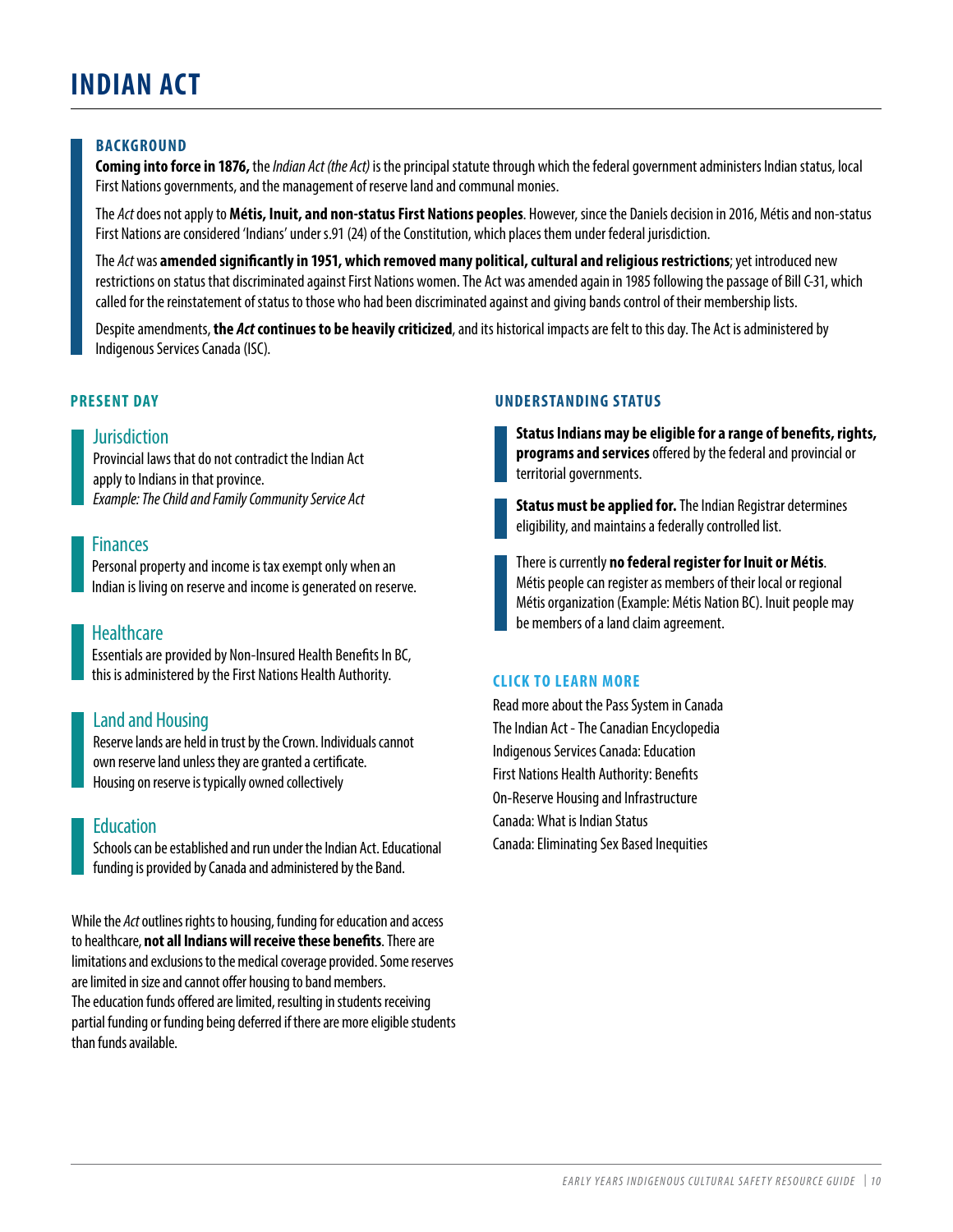# **RESIDENTIAL SCHOOLS**

#### **BACKGROUND**

The Canadian state funded church-run schools in order to assimilate Indigenous children into Canadian Society. The schools operated from the 1860s to the 1990s, and **over 150,000 children attended**.

Children were often sent to residential schools **far away from home and separated from their siblings**, in an effort to destroy connection to community and culture. Other children were compelled to attend Indian Day Schools each day, where they experienced the same types of abuse as Residential School Survivors.

Daily activities included religious worship, physical labour and education. Many **children were malnourished and exposed to the elements** due to improper clothing and derelict buildings.

Children were **punished with physical force and confinement** for using their traditional languages or demonstrating ties to their culture. Children **experienced physical, sexual, emotional, cultural and psychological abuse**. Many died while trying to return home, or from serious illness. Some residential schools had a **death rate as high as 50%**.

While the last residential school in BC closed in 1984, **there were residential schools open in Canada until 1997**.

#### **GOVERNMENT ACTION**

#### $1951 -$

Mandatory attendance is removed from the Indian Act

#### $1996$   $\longleftarrow$

The Royal Commission on Aboriginal Peoples conducts mass research on residential schools

#### **LEGACY**

The trauma experienced in residential schools has **affected every aspect of Indigenous life**, and has had intergenerational effects on language, culture, and family and community structures.

 $1969 -$ 

 $2008 -$ Stephen Harper formally apologizes

from the churches

The federal government takes control of residential schools

**Cycles of abuse** began with those who attended residential schools and has been passed on through generations. Many survivors experience feelings of guilt, shame, depression, and hopelessness all of which have led to coping mechanisms such as substance misuse and suicide.

The Métis experience has been under emphasized in the telling of residential school history. **Métis people attended and survived**  residential schools, and many Elders are beginning to share their stories. The impact of residential schools has had unique implications for Métis people, with significant impacts on their political and cultural history.

> *Cree students at their desks with their teacher in a classroom, All Saints Indian Residential School, Lac La Ronge, Saskatchewan, March 1945 Photo: Bud Glunz - Collections Canada*

#### 1980s —

Lawsuits are filed by survivors

#### $2015$   $-$

Final report of the Truth and Reconciliation Commission is released, including the 94 Calls to Action

#### **CLICK TO LEARN MORE**

[Reconciliation Canada Video Series](https://reconciliationcanada.ca/category/video/) [Watch Phyllis Webstad's Orange Shirt Day Presentation](https://www.youtube.com/watch?v=E3vUqr01kAk&feature=youtu.be) [Learn more about Orange Shirt Day](http://www.orangeshirtday.org/) [Métis History & Experience in Residential Schools in Canada](http://www.ahf.ca/downloads/metiseweb.pdf) [Truth and Reconciliation Commission Calls to Action](http://nctr.ca/assets/reports/Calls_to_Action_English2.pdf) [Experience of Residential Schools - They came for the children](http://projectofheart.ca//wp-content/uploads/2012/08/They-Came-for-the-Children.pdf)



*Orange Shirt Day (September 30) is a commemorative event inspired by[Phyllis Webstad's story](http://www.youtube.com/watch?v=E3vUqr01kAk&feature=youtu.be)of having her new orange shirt taken away when she arrived at St. Joseph Mission Residential School in Williams Lake. This day is an opportunity for all to come together in the spirit of reconciliation and hope for future generations.*

#### *EARLY YEARS INDIGENOUS CULTURAL SAFETY RESOURCE GUIDE | 11*

Churches begin to issue formal apologies

1990s $-$ 

- 2018
- A new statutory holiday to memorialize residential schools is proposed by the federal government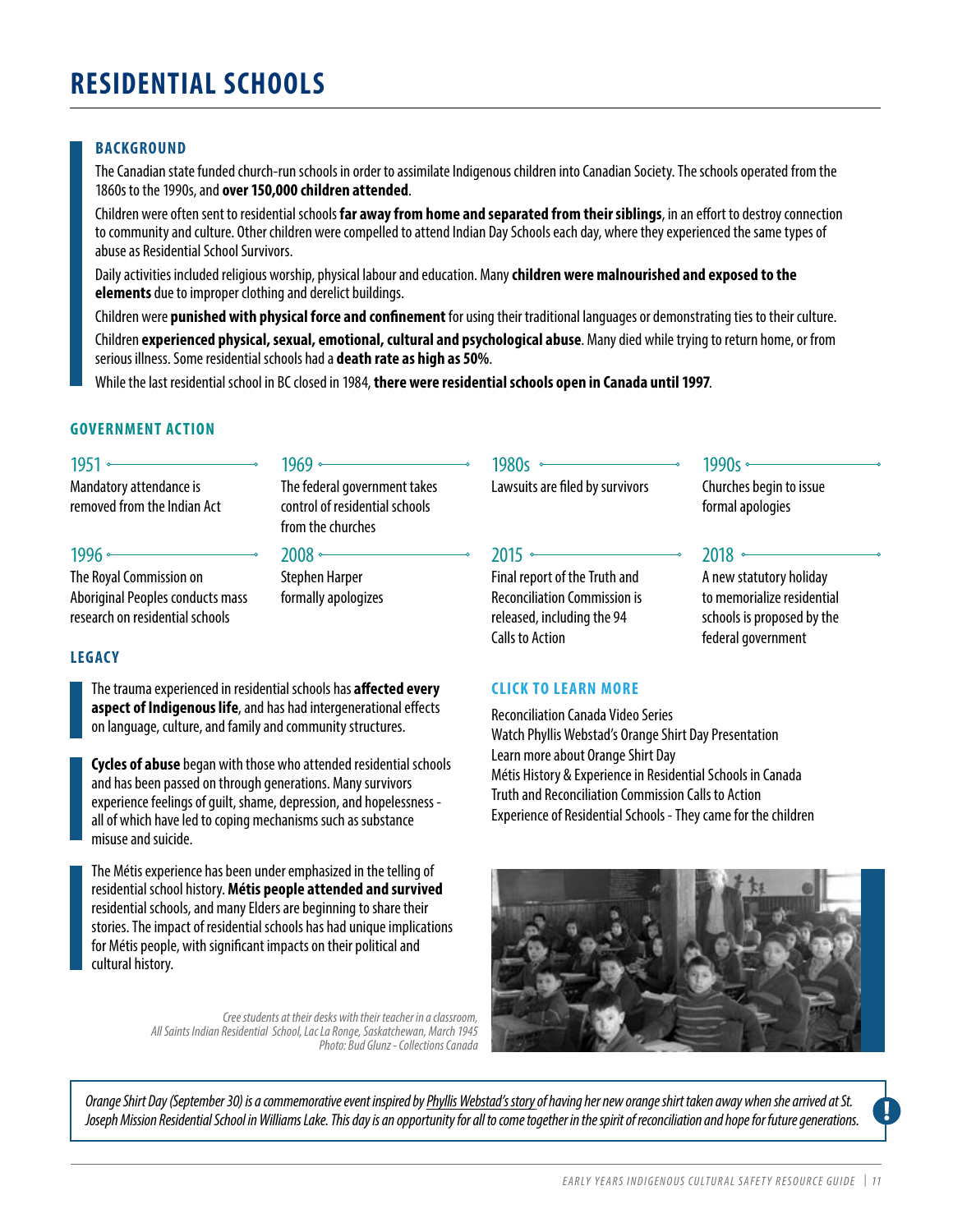# **SIXTIES SCOOP**

#### **BACKGROUND**

In 1951, amendments to the Indian Act gave **provinces jurisdiction over Indigenous child welfare**. Discriminatory child welfare practices led to a surge of Indigenous children in provincial care.

**The Sixties Scoop refers to the large scale removal of Indigenous children in provincial care**. The scoop took place from the 1950s through to the 1980s; although many have pointed out that the over representation of Indigenous children has remained high ever since (the Millennial Scoop), despite shifts in policy and practice.

Due to colonial policies and intergenerational trauma, Indigenous children and families struggle with many social and economic barriers. It was **provincial policy during this era to remove Indigenous children**, often without consent of the family or community.

In BC, the percentage of **Indigenous children in care rose 33% in 13 years** - from 1% in 1951 to 34% in 1964. 70% of the children removed were placed in non-Indigenous homes.

Approximately **11,000 children were removed, but many believe it to be closer to 20,000** due to the erasure of non-status and Métis identity in the gathering of data - even though these groups experienced the Scoop.

Children were separated from their families and siblings, many even being adopted out of the country - **losing all ties to their culture and identity**.

#### **GOVERNMENT ACTION**

#### 1970s  $\sim$

Indigenous communities begin lobbying for control over child and family services.

#### $1992 -$

A moratorium is placed on non-Indigenous families adopting Indigenous children in BC, which was later replaced by an Exceptions committee to determine care plans.

#### 1985 •

Justice Edwin Kimelman releases a report concluding that "cultural genocide has taken place in a systematic, routine manner".

#### 1996 —

BC passes the Child, Family and Community Services Act & the Adoption Act, both requiring greater inclusion of a child's community and culture in decision making.

#### 1980s $-$

Many legislative changes take place, including requiring Band notification and prioritizing placements with extended family members.

#### $2019$   $-$

Government of Canada introduces Bill C-92, *An Act respecting First Nations, Inuit and Métis children, youth and families.*

#### **LEGACY**

The removal of Indigenous children continues to be a widespread issue; as of March 2018, 63.5% of children in care in BC are Indigenous. Indigenous children are often removed due to poverty, which is linked to systemic barriers and intergenerational trauma.

The federal government has reached an agreement to commit \$800 million to Sixties Scoop survivors for loss of cultural identity. This agreement has received criticism because it does not account for abuses suffered, and excludes non-Status and Métis survivors.

There are currently 18 active lawsuits throughout Canada. The federal settlement is expected to settle many of them.

#### Informative Video on the Sixties Scoop and its legacy *https://youtu.be/kH\_bdlYNnFU*

#### **CLICK TO LEARN MORE**

[Sixties Scoop - The Canadian Encyclopedia](https://www.thecanadianencyclopedia.ca/en/article/sixties-scoop/) [Sixties Scoop - University of British Columbia](http://indigenousfoundations.arts.ubc.ca/sixties_scoop/) [The Sixties Scoop and Indigenous Child Welfare -](http://journals.sfu.ca/fpcfr/index.php/FPCFR/issue/view/25) [The First Peoples Child and Family Review](http://journals.sfu.ca/fpcfr/index.php/FPCFR/issue/view/25) [National Indigenous Survivors of Child Welfare Network](https://sixtiesscoopnetwork.org/) [The Sixties Scoop Explained](https://www.cbc.ca/cbcdocspov/features/the-sixties-scoop-explained)



Prior to the 60's **Assimilation Through Residential Schools**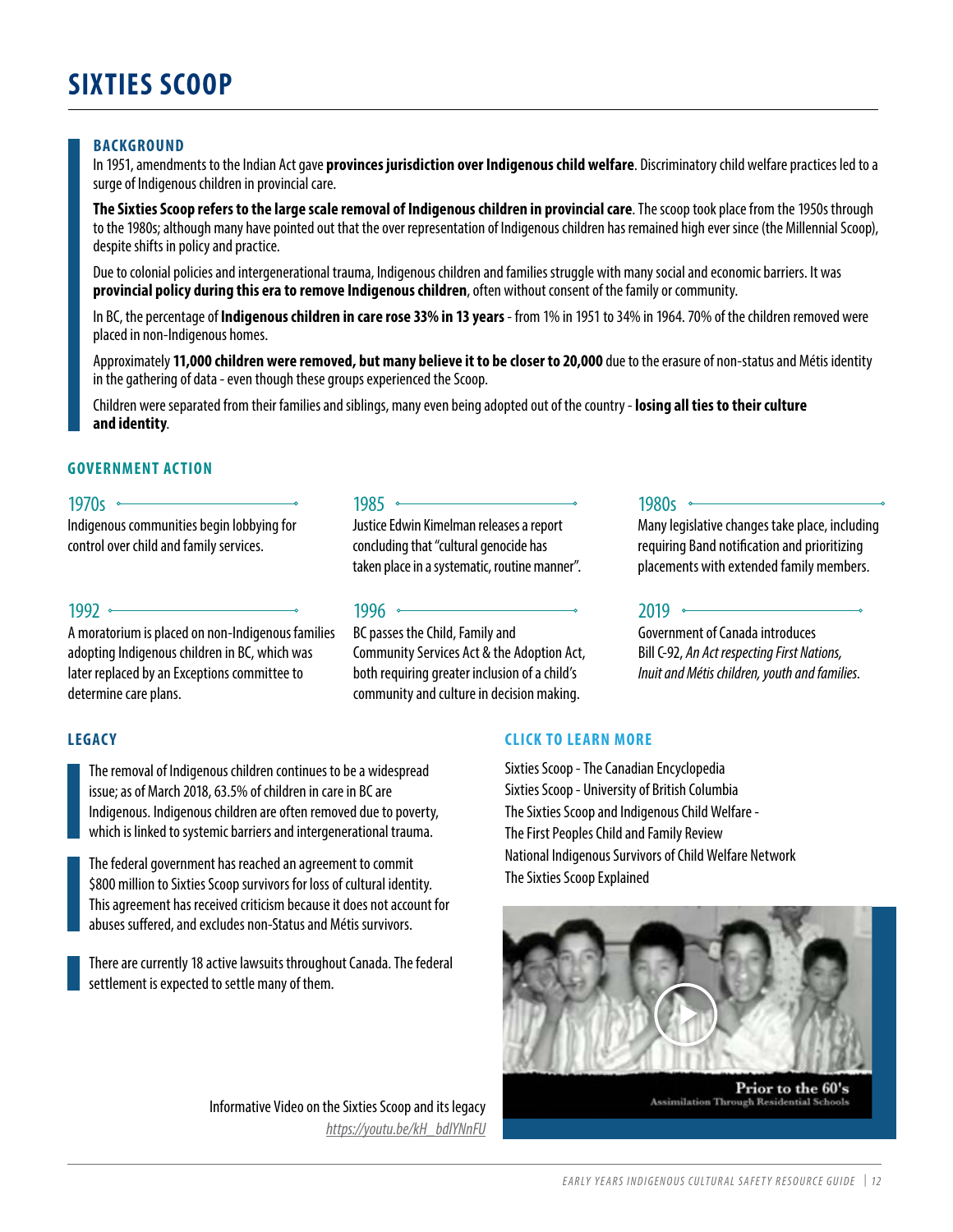#### **BACKGROUND**

Through **colonial assimilation policies** such as mandatory attendance at residential schools, forced hospitalizations, and removals during the Sixties Scoop, Indigenous peoples have been subject to **traumatic experiences that have affected their well-being.**

Integenerational trauma occurs when an older member of a community **transfers the effects of trauma** onto younger members, **affecting their ability to lead healthy lives** mentally, physically, emotionally, or spiritually.

Trauma can result in but is not limited to: the **loss of language, culture, and connection to community and family**, low sense of selfesteem, internalized racism, disconnection from Indigenous and Western society, abuse, addiction, alcoholism and suicide.

Different communities and Indigenous groups experienced colonization and trauma in different ways, resulting in different effects. For this reason, **each Indigenous person's story and history should be treated as unique and valid.**

#### **IMPACTS**

#### Self Harm

Suicide and self-inflicted injuries are the leading cause of death for Indigenous youth. Suicide rates are respectively 6.5, 3.7 and 2.7 times higher for Inuit, First Nations and Métis than for non-Indigenous people.

#### Children

62.8% of children in care in BC are Indigenous (Feb 2018). Indigenous children are 16 times more likely to be taken into care.

#### Violence against women

Indigenous women in Canada are 2.7 times more likely to face violence, and these women made up 24% of homicides nationally in 2015.

#### **RESILIENCE**

While Indigenous communities are often encouraged to move on from the past era, this feat is not a simple matter. Legacies from residential school, the 60s Scoop, along with ongoing issues like inadequate housing, lack of capacity, and continued discrimination under the Indian Act make recovering from colonial trauma an ongoing and complex process.

Indigenous communities are actively revitalizing and reclaiming traditional practices and fighting against ongoing colonial policies and attitudes.

Indigenous communities are actively healing from trauma. **[The Aboriginal Foundation](http://www.ahf.ca/downloads/final-report-vol-3.pdf)** has identified three pillars to healing:

- Legacy Education connecting past to present
- Cultural Interventions re-centering Indigenous experiences, traditional teachings, and culture
- Therapeutic Interventions individual, family, and community healing events

Monique Gray Smith's TED Talk Resilience and the Power of One *www.youtube.com/watch?v=edMcljKndEQ*

#### Prison

While Indigenous people only make up 4% of the Canadian population, they account for 26.4% of the federal prison population.

#### Community Health

First Nations communities have reported (2008-2010) that alcohol and drug abuse, housing, and employment are the top three challenges to community well-being.

#### Mental Health

Indigenous people struggle with mental illness at much higher rates, yet few programs or strategies exist especially for Métis, urban, and non-Status people.

#### **CLICK TO LEARN MORE**

[Aboriginal Healing Foundation](http://www.ahf.ca/downloads/final-report-vol-3.pdf) [First Nations Health Authority: Traditional Healing](http://www.fnha.ca/what-we-do/traditional-healing) [Gladys We Never Knew: The life of a child in a BC Indian Residential School](https://bctf.ca/uploadedFiles/Public/AboriginalEd/GladysResource/eBook.pdf) [National Centre for Truth and Reconciliation Reports](http://nctr.ca/reports2.php) [Where are the Children? Healing the Legacy of the Residential Schools](http://wherearethechildren.ca/en/) [Indian Residential School Survivors Society](http://irsss.ca/) [Tsow-Tun Le Lum Society Substance Abuse and Trauma Treatment Centre](http://www.tsowtunlelum.org/programs/kwnatsustul/)

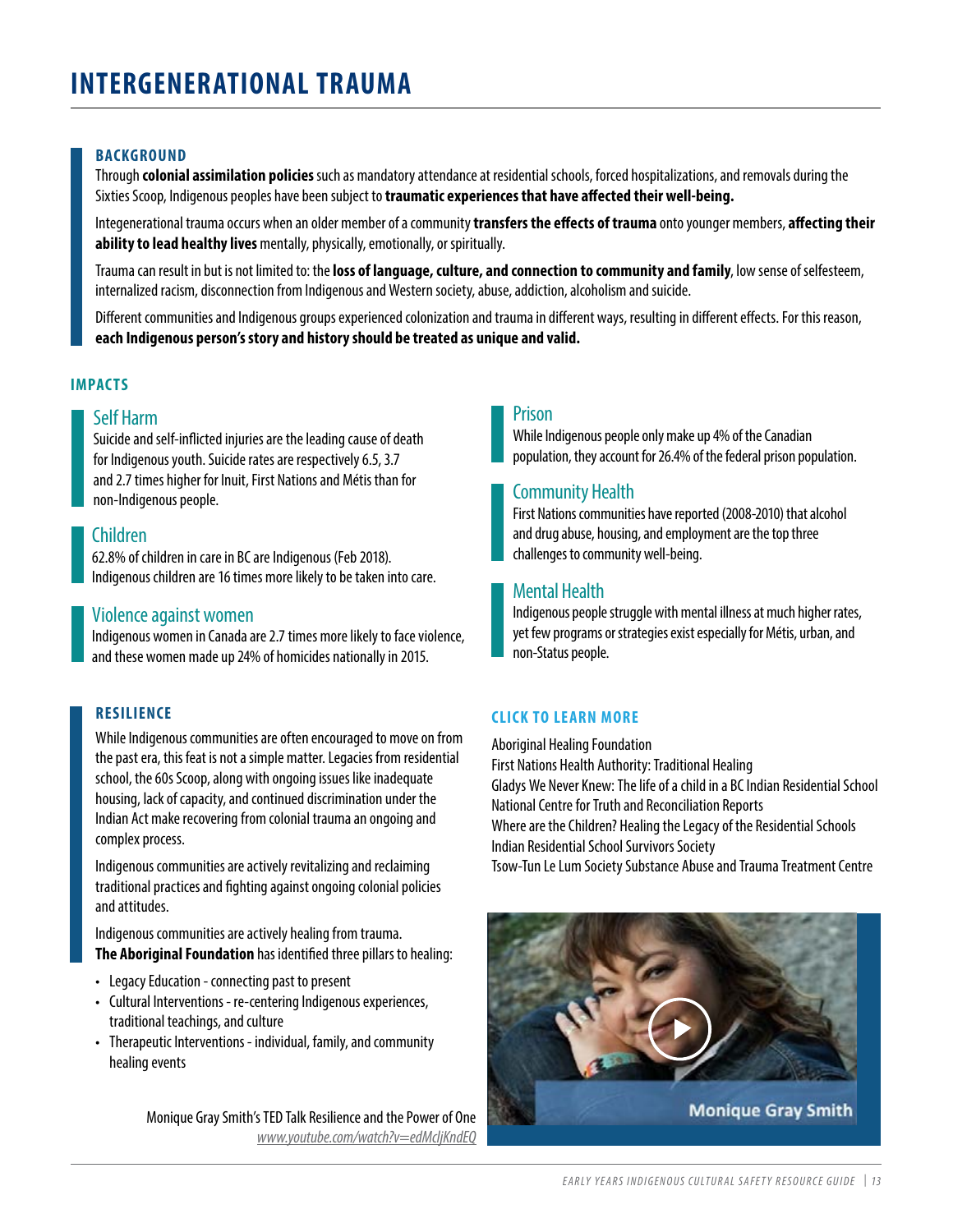#### **BACKGROUND**

**Systemic barriers are hidden in the rules, procedures, policies and operations** of organizations and are intentionally or unintentionally discriminatory. These barriers limit access to services, goods, programs, and facilities.

A structural risk is an issue that results from **systemic problems beyond the control of any individual** (i.e. poverty, lack of housing, discrimination)

Because of systemic barriers, **Indigenous children are over-represented in the child welfare system**. While some Indigenous children are removed for valid reasons, many are removed due to structural risks such as poverty, unstable housing, and substance abuse.

#### **GOVERNMENT ACTION**

#### $2005 -$

The creation of a *New Relationship with Aboriginal People*s *in British Columbia.*

#### $2006$   $\sim$

The development and signing of the *Transformative Change Accord* and the *Métis Nation Relationship Accord.*

#### $2017 -$

The provincial government endorses the *United Nations Declaration on the Rights of Indigenous People* and the *Truth and Reconciliation Commissions' Calls to Action.*

#### **STRUCTURAL INTERVENTION**

A structural intervention **allows the service provider to adapt programs and services to reduce the presence of structural risks.**

This type of intervention requires **recognizing the existing social order,** and acknowledging that the cause of Indigenous peoples over-representation across the social sector is because of the ongoing discrimination and systemic barriers that they face.

Structural interventions promote a **holistic service delivery by treating the source of the problem**, not the symptoms.

The **cycle of trauma will continue** if systemic barriers and the source of socio-economic problems are not addressed.

Structural interventions help **build strength-based, collaborative relationships** with children, youth and families in British Columbia.

#### **CLICK TO LEARN MORE**

[Information Sheet: Structural Interventions in Child Welfare](https://fncaringsociety.com/sites/default/files/Information%20Sheet%20_%20Structural%20Interventions%20in%20Child%20Welfare.pdf) [Structural Intervention Research Paper](http://www.ncbi.nlm.nih.gov/pubmed/16736355)

#### $2010 -$

Supporting the release of *Healthy Minds, Healthy People: A Ten-Year Plan to Address Mental Health and Substance use in BC.*

#### $2018 -$

The province releases the *Draft Principles that guide the Province of British Columbia's Relationship with Indigenous Peoples.*

#### **JORDAN'S PRINCIPLE**

An example of structural intervention.

Jordan's Principle is a **child-first principle named in memory of Jordan River Anderson**, a First Nations child from Norway House Cree Nation in Manitoba.

Jordan spent more than two years unnecessarily in hospital **while the Province of Manitoba and the federal government argued** over who should pay for his at home care. Jordan died in the hospital at the age of five years old.

Jordan's Principle **aims to make sure First Nations children can access all public services in a way that is reflective of their distinct cultural needs**, takes full account of the historical disadvantage linked to colonization, and without experiencing any service denials, delays or disruptions because they are First Nations.

[First Nations Health Authority is leading the implementation of the](http://www.fnha.ca/what-we-do/maternal-child-and-family-health/jordans-principle)  [Jordan's Principle in B.C.](http://www.fnha.ca/what-we-do/maternal-child-and-family-health/jordans-principle)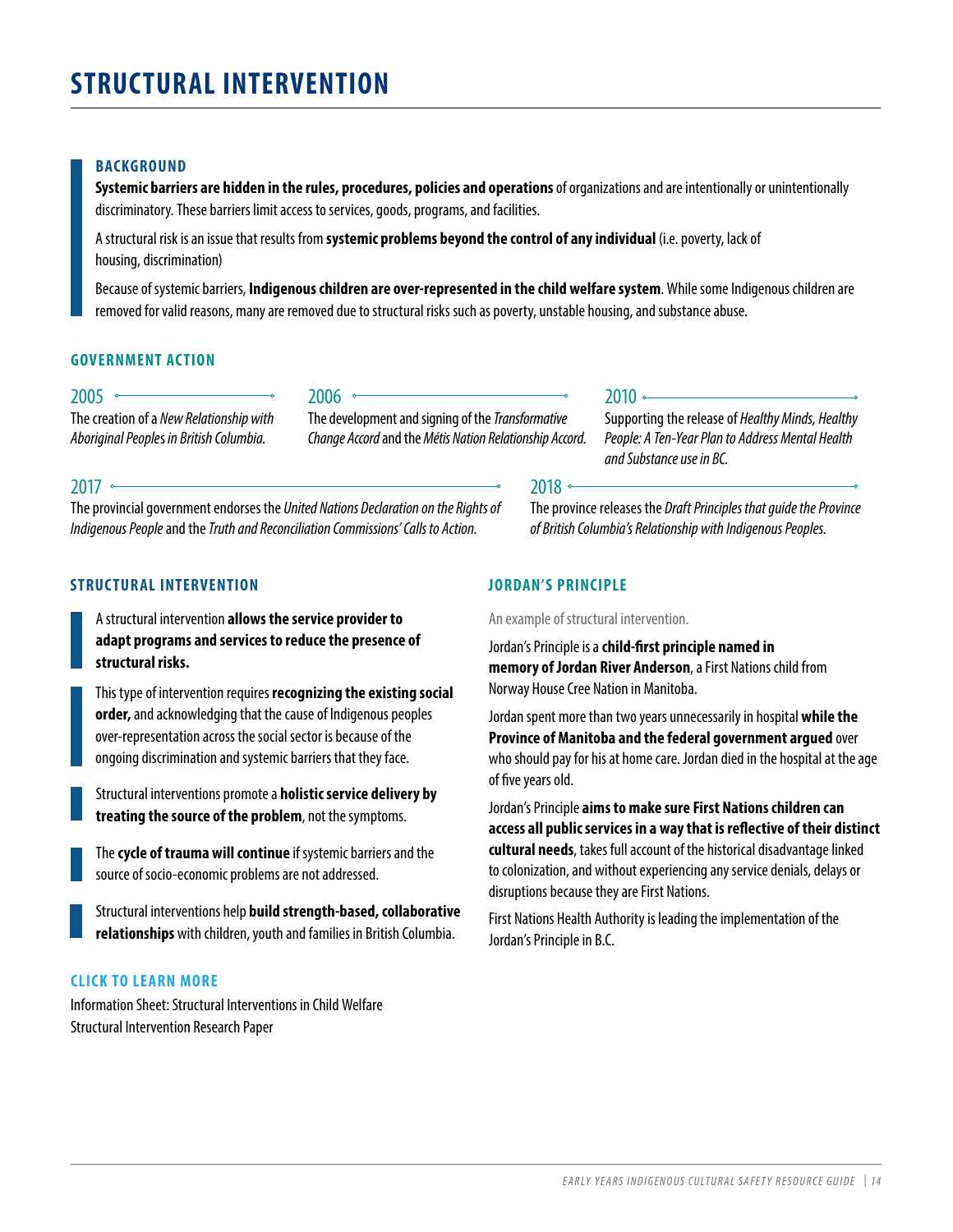#### **BACKGROUND**

Due to a history of colonialism, oppression, and marginalization, **Indigenous people are over-represented in almost all areas of social services.**

**Past and ongoing trauma at the hands of government institutions** have made Indigenous people less likely to trust service providers, and cultural barriers may cause an Indigenous person to avoid inte actions in order to get the help they need.

Government institutions and service providers **are not designed by and for Indigenous people**, and Indigenous people often feel alienated, humiliated, or under-served when they try to access support.

#### Cultural Safety

Cultural safety is an outcome based on respectful engagement that recognizes and strives to address power imbalances inherent in the system. It results in an environment free of racism and discrimination, where people feel safe. (First Nations Health Authority)

Cultural Safety represents a journey into wisdom, where wisdom is to know that culturally significant knowledge, shared histories and experiences are relevant and must guide decisions and actions. (MCFD, Aboriginal Recruitment and Cultural Safety)

Cultural safety is based on a framework of two or more cultures interacting in a colonized space - where one culture is legitimized and the other is marginalized. This can happen in hospitals, schools, workplace, and in many different service settings.



#### **MCFD ACTION**

Supporting Delegated Aboriginal Agencies

Implementing the [Aboriginal Policy and Practice Framework](https://www2.gov.bc.ca/assets/gov/family-and-social-supports/child-care/aboriginal/abframework.pdf)

Increasing staff knowledge through training

Ongoing Work

being done by the Aboriginal Recruitment and Cultural Safety Team Video: Learning about cultural safety from Indigenous Elders

[Cultural Safety in Practice with Children, Families and Communities](http://www.ecdip.org/culturalsafety/) [Indigenous Cultural Safety Learning Series](http://www.icscollaborative.com/webinars) [Cultural Safety in First Nations, Inuit, and Métis Public Health](http://www.nccah-ccnsa.ca/en/publications.aspx?sortcode=2.8.10&publication=88) [What is Indigenous Cultural Safety - and Why Should I Care About It?](http://www.heretohelp.bc.ca/visions/indigenous-people-vol11/what-is-indigenous-cultural-safety-and-why-should-i-care-about-it) [Cultural Safety - University of Victoria](http://web2.uvcs.uvic.ca/courses/csafety/mod1/index.htm) [BC Government Indigenous Relations Behavioral Competencies](http://www2.gov.bc.ca/gov/content/careers-myhr/job-seekers/about-competencies/indigenous-relations)



(Wabano Health Centre) **CLICK TO LEARN MORE** *<https://www.youtube.com/watch?v=b08oTRMV-m8>*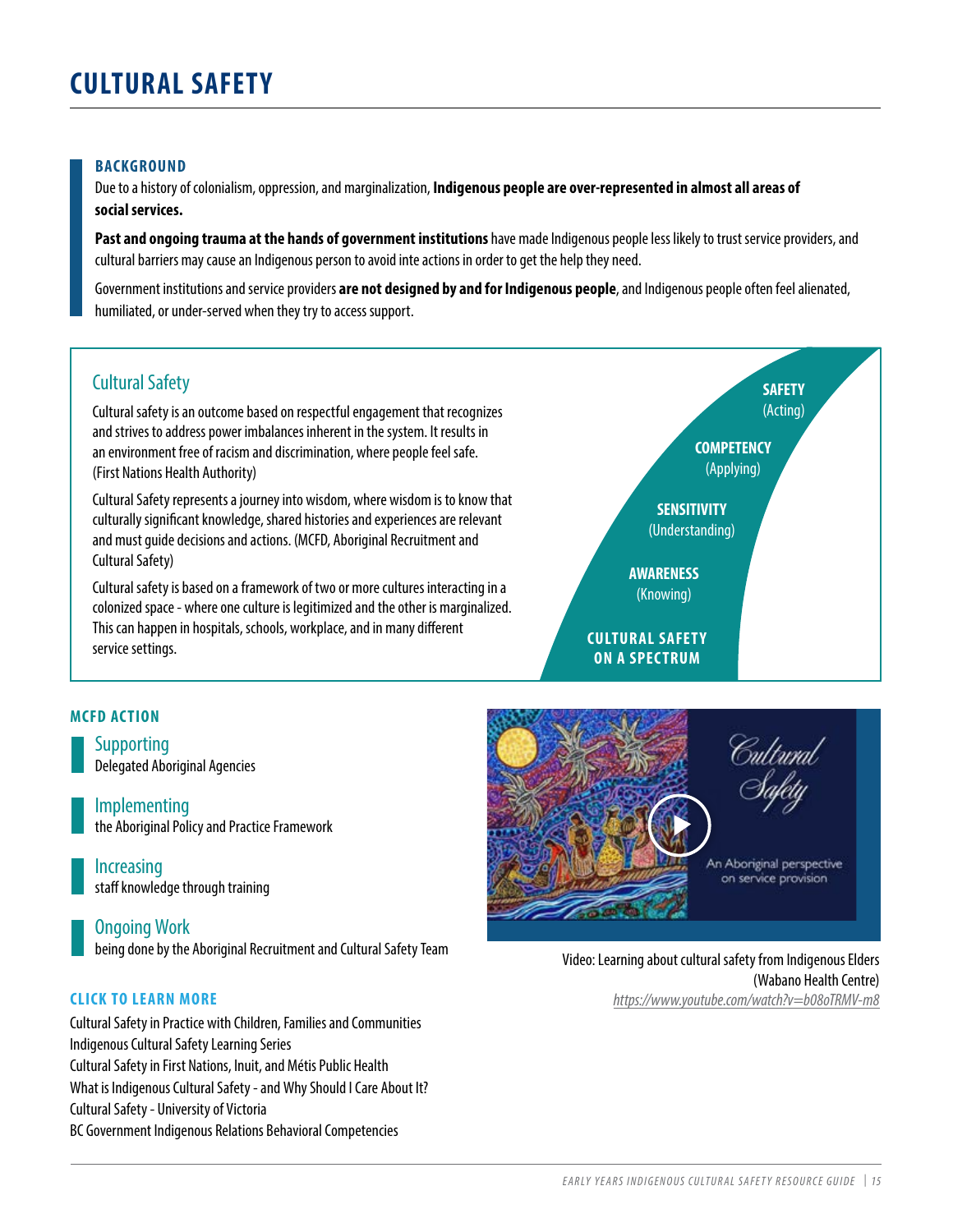## **SUMMARY OF RESOURCES**

#### **KEY TERMS**

BC Assembly of First Nations *<http://bcafn.ca/>*

First Nations Health Authority *<http://www.fnha.ca/>*

BC Aboriginal Child Care Society *<https://www.acc-society.bc.ca/>*

Métis Nation *[www.metisnation.ca](http://www.metisnation.ca)* - Canada *[www.mnbc.ca/](http://www.mnbc.ca/ )* - British Columbia

Inuit Tapiriit Kanatami *https://www.itk.ca/*

#### Northern Health Authority Culturally Respectful Terms

*<https://www.indigenoushealthnh.ca/sites/default/files/2019-06/terminology.pdf>*

#### Notable Statistics

*[www150.statcan.gc.ca/n1/daily-quotidien/171025/dq171025a-eng.htm](https://www150.statcan.gc.ca/n1/daily-quotidien/171025/dq171025a-eng.htm) https:/[/www2.gov.bc.ca/gov/content/data/statistics/infoline/infoline-2017/17-138-2016-census-indigenous-people-canada](https://www2.gov.bc.ca/gov/content/data/statistics/infoline/infoline-2017/17-138-2016-census-indigenous-people-canada)*

#### **INDIAN ACT**

Read more about the Pass System in Canada *www.thecanadianencyclopedia.ca/en/article/pass-system-in-canada*

The Indian Act - The Canadian Encyclopedia *www.thecanadianencyclopedia.ca/en/article/indian-act/*

#### Indigenous Services Canada: Education

*https://www.sac-isc.gc.ca/eng/1100100033601/1521124611239*

First Nations Health Authority: Benefits *www.fnha.ca/benefits*

On-Reserve Housing and Infrastructure *www.parl.gc.ca/Content/SEN/Committee/412/appa/rep/rep12jun15-e.pdf*

#### INAC: What is Indian Status

*www.aadnc-aandc.gc.ca/eng/1100100032463/1100100032464*

#### INAC: Eliminating Sex Based Inequities

*www.aadnc-aandc.gc.ca/eng/1467214955663/1467214979755*

#### **RESIDENTIAL SCHOOLS**

Learn more about Orange Shirt Day *www.orangeshirtday.org/*

Reconciliation Canada Video Series *<https://reconciliationcanada.ca/category/video/>*

Métis History & Experience in Residential Schools in Canada *www.ahf.ca/downloads/metiseweb.pdf*

Truth and Reconciliation Commission Calls to Action *http://nctr.ca/assets/reports/Calls\_to\_Action\_English2.pdf*

Experience of Residential Schools - They came for the children *http://projectofheart.ca//wp-content/uploads/2012/08/They-Came-for-the-Children.pdf*



Watch Phyllis Webstad's Orange Shirt Day Presentation *www.youtube.com/watch?v=E3vUqr01kAk&feature=youtu.be*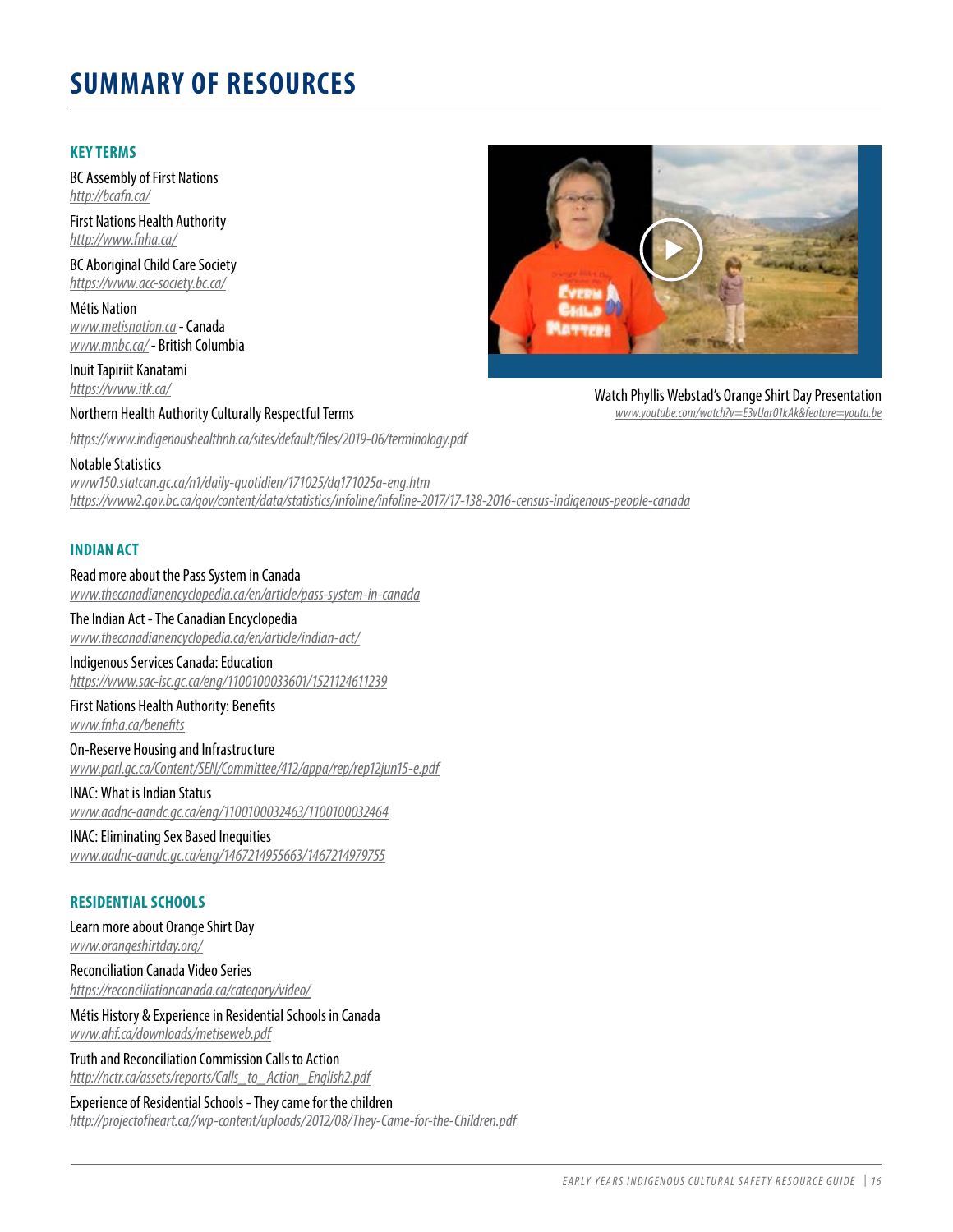# **SUMMARY OF ONLINE RESOURCES (CONTINUED)**

#### **SIXTIES SCOOP**

Sixties Scoop - The Canadian Encyclopedia *www.thecanadianencyclopedia.ca/en/article/sixties-scoop/*

Sixties Scoop - University of British Columbia *http://indigenousfoundations.arts.ubc.ca/sixties\_scoop/*

The Sixties Scoop and Indigenous Child Welfare - The First Peoples Child and Family Review *http://journals.sfu.ca/fpcfr/index.php/FPCFR/issue/view/25*

National Indigenous Survivors of Child Welfare Network *https://sixtiesscoopnetwork.org/*

The Sixties Scoop Explained *[https://www.cbc.ca/cbcdocspov/features/the-sixties-scoop-explained](https://www.cbc.ca/cbcdocspov/features/the-sixties-scoop-explained
)* Informative Video on the Sixties Scoop and its legacy



*https://youtu.be/kH\_bdlYNnFU*

#### **INTERGENERATIONAL TRAUMA**

Aboriginal Healing Foundation *www.ahf.ca/downloads/final-report-vol-3.pdf*

Cultural Interventions *www.fnha.ca/what-we-do/traditional-healing*

Legacy Education *https://bctf.ca/uploadedFiles/Public/AboriginalEd/GladysResource/eBook.pdf http://nctr.ca/reports2.php http://wherearethechildren.ca/en/*

Therapeutic Interventions *http://irsss.ca/ www.tsowtunlelum.org/programs/kwnatsustul/*



Monique Gray Smith's TED Talk Resilience and the Power of One *www.youtube.com/watch?v=edMcljKndEQ*

#### **STRUCTURAL INTERVENTION**

First Nations Health Authority is leading the implementation of the Jordan's Principle in B.C. *www.fnha.ca/what-we-do/maternal-child-and-family-health/jordans-principle*

Information Sheet: Structural Interventions in Child Welfare *https://fncaringsociety.com/sites/default/files/Information%20Sheet%20\_%20Structural%20Interventions%20in%20Child%20Welfare.pdf*

Structural Intervention Research Paper *www.ncbi.nlm.nih.gov/pubmed/16736355*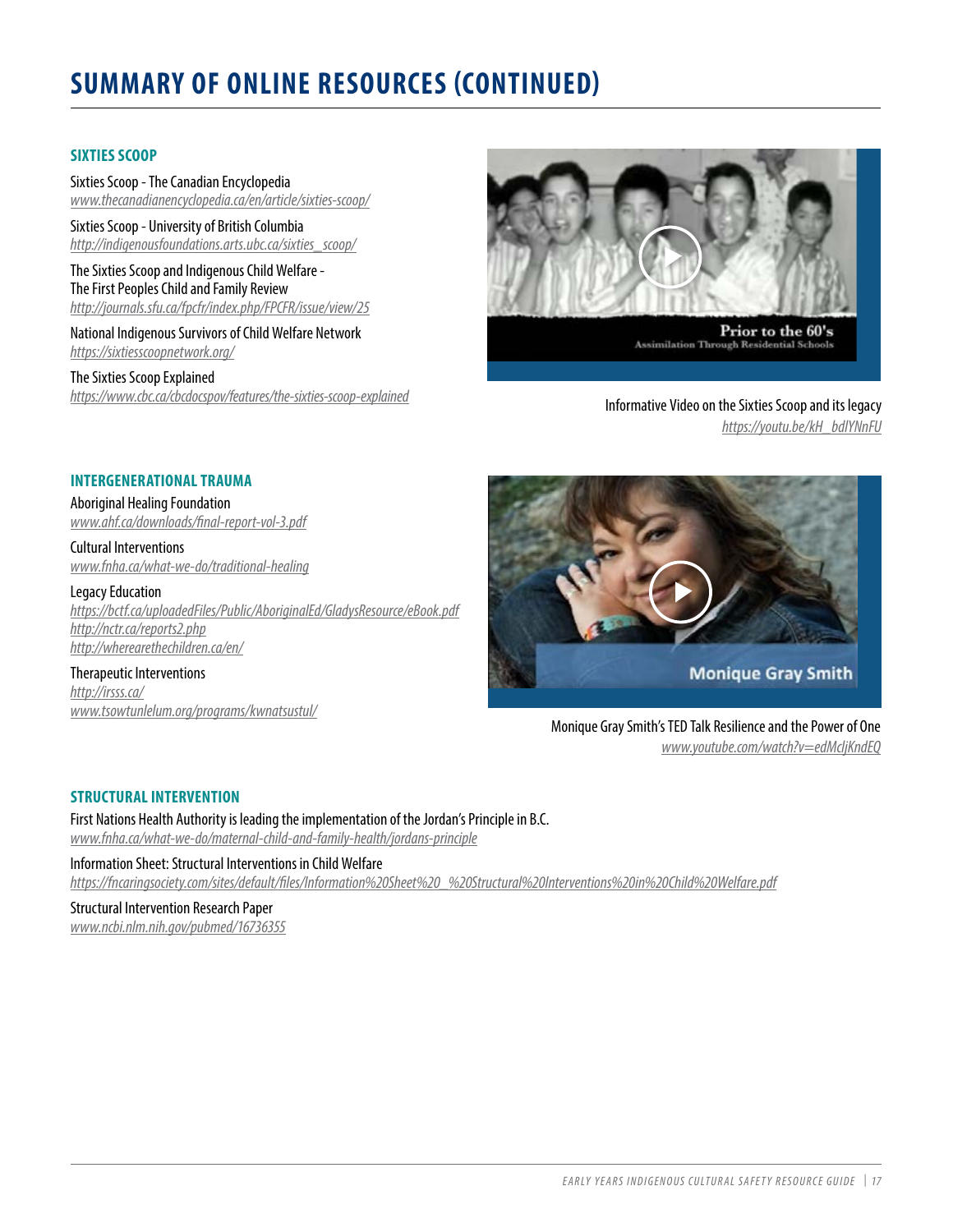# **SUMMARY OF ONLINE RESOURCES (CONTINUED)**

#### **CULTURAL SAFETY**

Cultural Safety in Practice with Children, Families and Communities *www.ecdip.org/culturalsafety/*

Indigenous Cultural Safety Learning Series *www.icscollaborative.com/webinars*

Cultural Safety in First Nations, Inuit, and Métis Public Health *www.nccah-ccnsa.ca/en/publications.aspx?sortcode=2.8.10&publication=88*

What is Indigenous Cultural Safety - and Why Should I Care About It? *www.heretohelp.bc.ca/visions/indigenous-people-vol11/what-is-indigenous-cultural-safety-and-why-should-i-care-about-it*

#### Cultural Safety - University of Victoria

*http://web2.uvcs.uvic.ca/courses/csafety/mod1/index.htm*

#### BC Government Indigenous Relations Behavioral Competencies

*<https://www2.gov.bc.ca/gov/content/careers-myhr/job-seekers/about-competencies/indigenous-relations>*



Video: Learning about cultural safety from Indigenous Elders (Wabano Health Centre) *https://www.youtube.com/watch?v=b08oTRMV-m8*